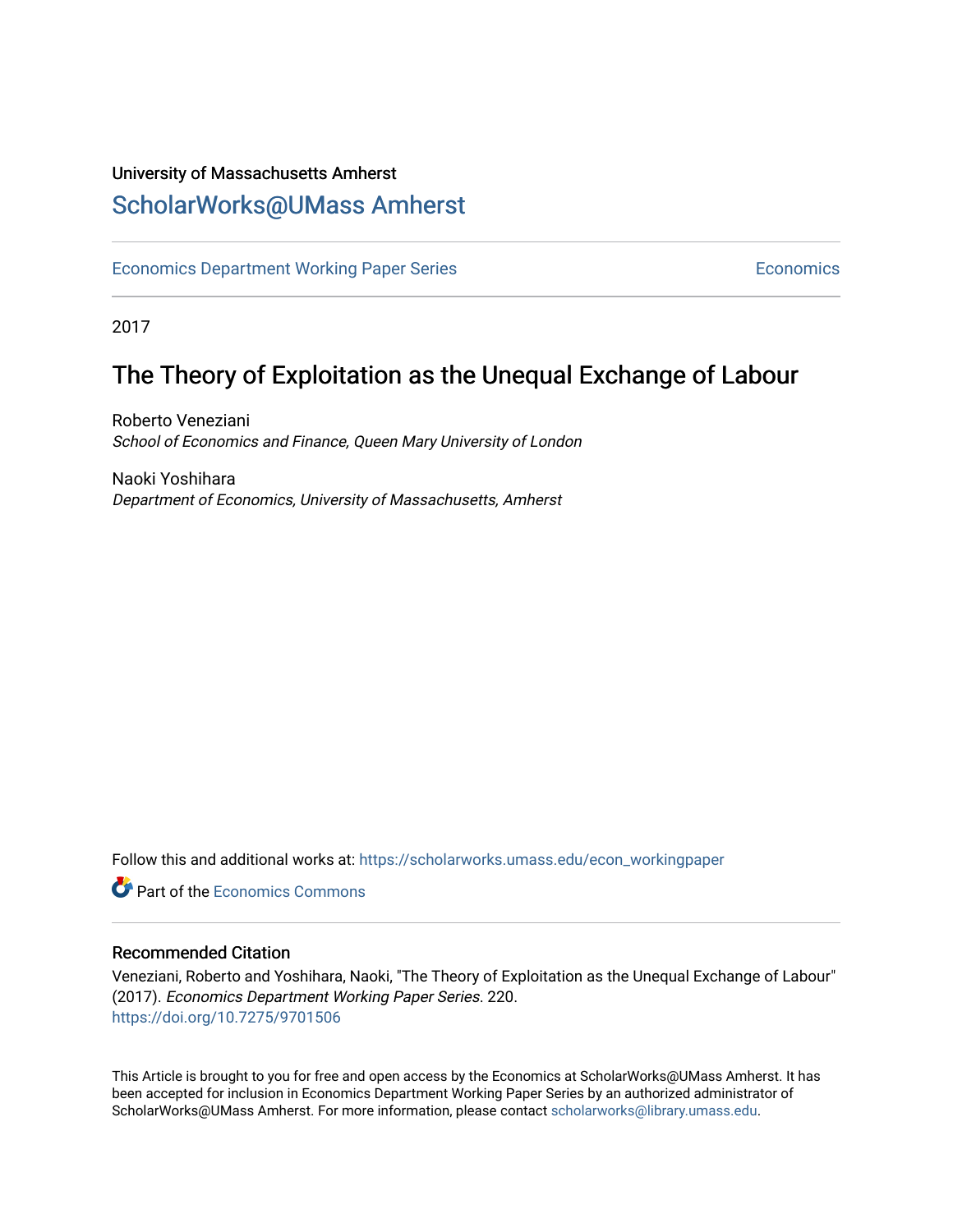# **DEPARTMENT OF ECONOMICS**

**Working Paper**

## **The theory of exploitation as the unequal exchange of labour**

by

Roberto Veneziani Naoki Yoshihara

Working Paper 2017-04



# **UNIVERSITY OF MASSACHUSETTS AMHERST**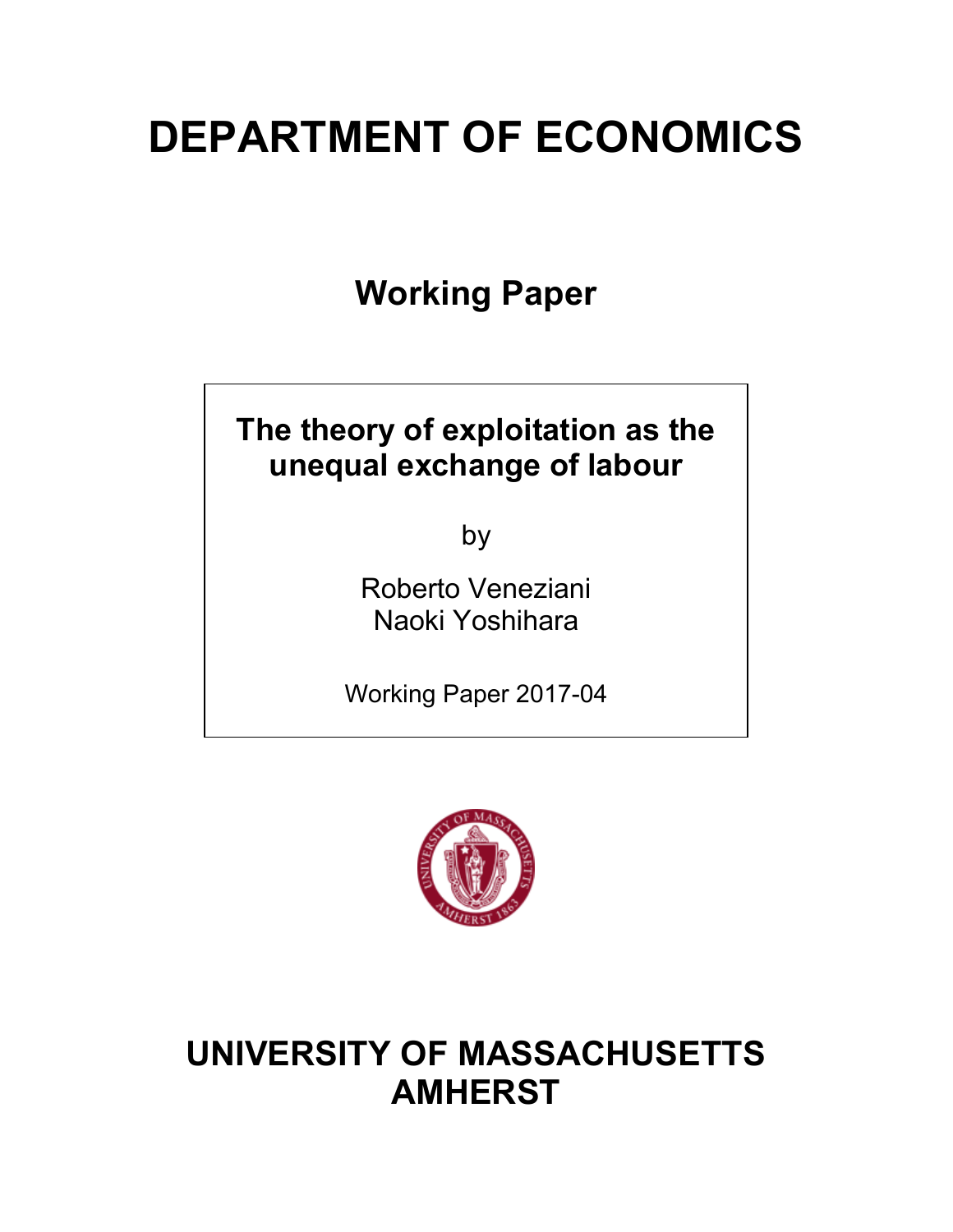# The theory of exploitation as the unequal exchange of labour<sup>∗</sup>

Roberto Veneziani† Naoki Yoshihara‡

August 7, 2016

#### Abstract

This paper analyses the normative and positive foundations of the theory of exploitation as the unequal exchange of labour (UEL). The key intuitions behind all of the main approaches to UEL exploitation are explicitly analysed as a series of formal claims in a general economic environment. It is then argued that these intuitions can be captured by one fundamental axiom - called Labour Exploitation - which defines the basic domain of all UEL exploitation forms and identifies the formal and theoretical framework for the analysis of the appropriate definition of exploitation.

Keywords: Exploitation, Unequal Exchange of Labour, axiomatic analysis.

<sup>∗</sup>Paper submitted for the symposium on exploitation theory. We are grateful to participants in the Manchester Workshops in Political Theory and the QMUL workshops on exploitation theory (London, 2014 and 2015) for comments and suggestions on an earlier draft. Special thanks go to Ben Ferguson for long and detailed comments. The usual disclaimer applies.

<sup>†</sup>School of Economics and Finance, Queen Mary University of London, Mile End Road, London E1 4NS, UK. E-mail: r.veneziani@qmul.ac.uk

<sup>‡</sup>(Corresponding author) Department of Economics, University of Massachusetts Amherst, 200 Hicks Way, Amherst, MA 01003, USA; The Institute of Economic Research, Hitotsubashi University, Kunitachi, Tokyo 186-0004 Japan; and School of Management, Kochi University of Technology, Kochi 782-8502, Japan. E-mail: n\_yoshihara\_1967@yahoo.co.jp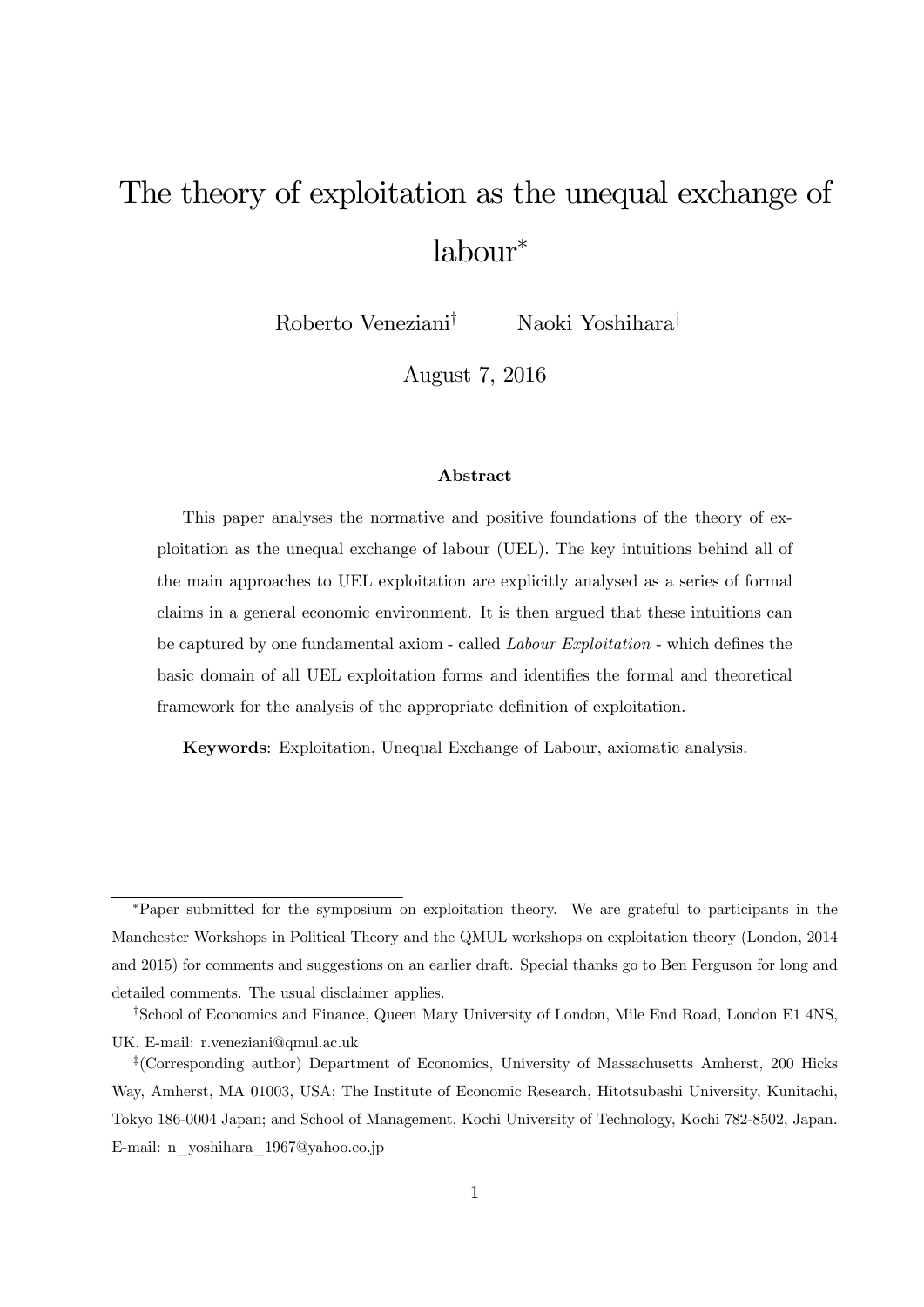#### 1 Introduction

What is exploitation? In political philosophy, the most general definition affirms that A exploits  $B$  if and only if  $A$  takes unfair advantage of  $B$ . Despite its intuitive appeal, this definition leaves two major issues in need of a precise specification, namely the kind of unfairness involved and the structure of the relationship between  $A$  and  $B$  that allows  $A$ to take advantage of B. There is considerable debate in the economic and philosophical literature on both issues. Although both aspects of exploitative relations are arguably crucial, the analytical focus of this paper is on the unfairness, or more precisely, on the economic inequalities involved in the concept of exploitation.<sup>1</sup>

To be specific, this paper analyses the concept of exploitation as an unequal exchange of labour (hereafter, UEL). At the most general level, according to UEL exploitation theory, exploitative relations are characterised by systematic differences between the amount of labour that individuals 'give' to the economy, in some relevant sense, and the amount of labour that they 'receive', in some relevant sense. Yet, there are many conceivable ways of defining the amounts of labour given and received by agents, and many alternative approaches have indeed been proposed. In his seminal book on exploitation theory alone, Roemer [32] examines no fewer than six distinct UEL definitions,<sup>2</sup> and many other definitions have been proposed in the formal literature on exploitation theory.3

Given the nature of many debates in exploitation theory, alternative UEL definitions may seem to differ for relatively minor, and merely technical details (for example, concerning the appropriate notion of labour content in general economies). At a closer look, however, some deep theoretical cleavages emerge and different UEL approaches incorporate such distinct

<sup>&</sup>lt;sup>1</sup>Alternatively, one may interpret our analysis as focusing on the *measurement* of exploitation, which is relevant even in approaches that reject the idea that exploitation is (primarily) an injustice (e.g., Holmstrom [18]; Reiman [29]; Wood [50], fn.15). For a discussion of the structural aspects of exploitation, see Arneson [1]; Warren [49]; Veneziani [45]. Domination is central in the approach developed by Vrousalis [48].

<sup>&</sup>lt;sup>2</sup>In addition to the standard definition that applies to subsistence Leontief economies ([32], Part I), see Roemer ([32], pp.121, 132-133, 168).

<sup>&</sup>lt;sup>3</sup>The literature is too vast for a comprehensive list of references. Classic contributions include Morishima [25]; Duménil [6]; Foley [15]; Roemer [31]; and Flaschel [11, 12]. For a discussion, see Yoshihara [52, 53].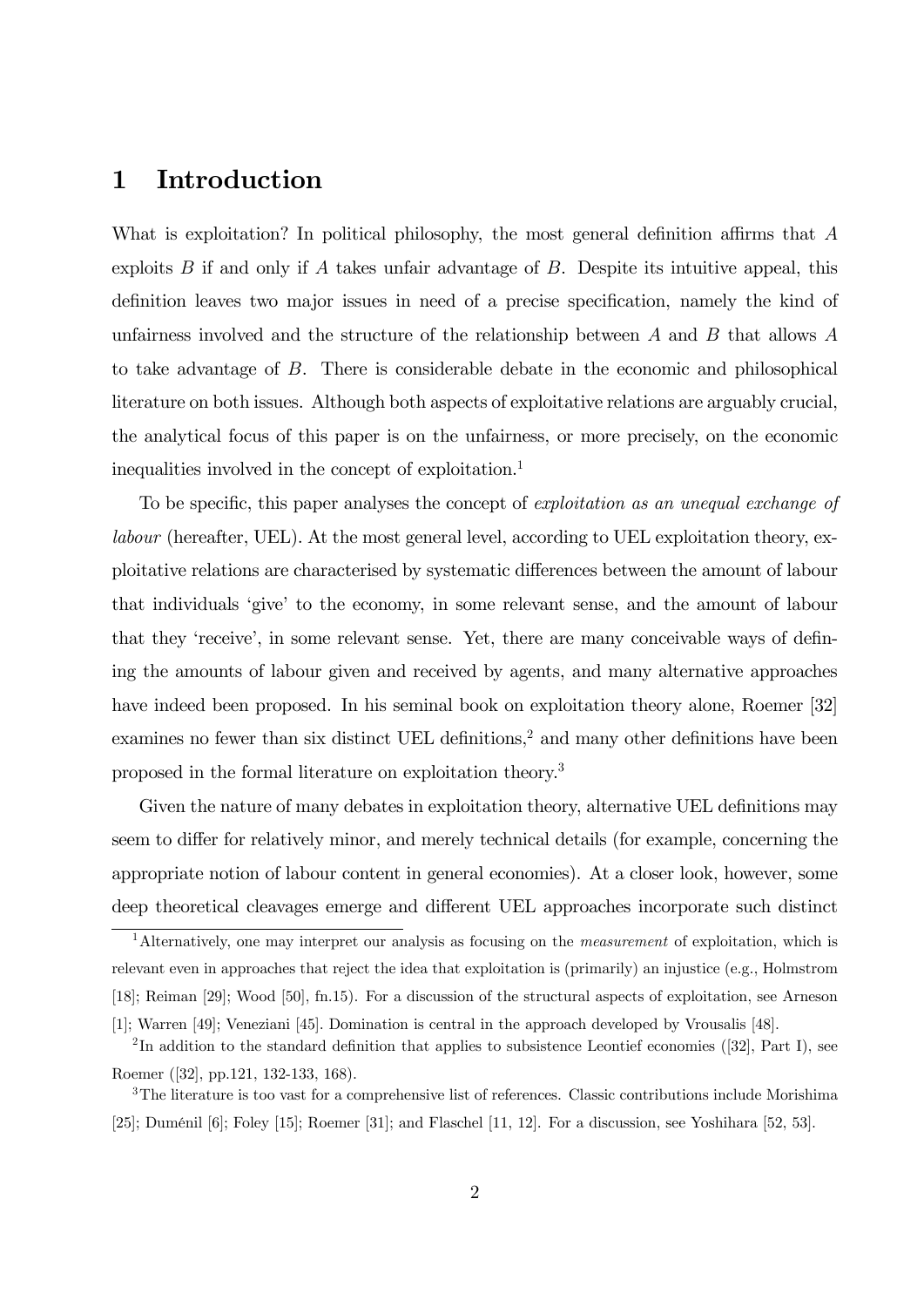normative and positive intuitions that it is legitimate to wonder whether they actually bear any family resemblance. In some approaches, exploitation is defined as a property of individuals and "refers to the relationship between a person and society as a whole as measured by the transfer of the person's labor to the society, and the reverse transfer of society's labor to the person" (Roemer [34], p.31). In others, exploitation is primarily a relation between individuals (e.g., Holmstrom [18]; Fleurbaey [14]). The essential normative content of the notion of UEL exploitation is also contested. According to Elster ([8], p.167), "Being exploited means, fundamentally, working more hours than are needed to produce the goods one consumes," and thus exploitative relations are affected by saving/investment decisions. Other authors, instead, emphasise purchasing power, rather than consumption, and the idea that "workers give more labor to their employers than they receive through the goods their wages can afford" (Fleurbaey [14], p.653). In more traditional, Marxian approaches, the emphasis is on unpaid, or surplus labour, defined as the labour in excess of the amount necessary to produce the means of subsistence for workers and their families, and investment decisions do not affect exploitation (e.g., Holmstrom [18]). And so on.

This paper explores the foundations of UEL exploitation in an abstract economic environment. The main purpose is to identify the core of UEL exploitation theory that is shared by all of the main approaches in the literature. The (often implicit) intuitions incorporated in the various definitions are rigorously formalised as separate Claims, and thoroughly examined. Then, an axiom called Labour Exploitation is formulated, which summarises the foundations of UEL exploitation theory (the basic Claims). The axiom sets weak restrictions on the way in which the set of exploiters and the set of exploited agents are identified in economies with heterogeneous agents and a general production technology. It is interpreted as a minimal necessary condition - a domain condition - to capture the core intuitions of exploitation theory and it is shown that indeed all of the main approaches satisfy it.

It is important to stress at the outset that, although we believe that there are good reasons to focus on labour as the variable of normative interest in economic interactions, and in many economic contexts the notion of exploitation is inextricably linked with some form of labour exchange,<sup>4</sup> our aim is *not* to defend the normative relevance of the distributive

<sup>4</sup>Tellingly, after criticising the UEL approach and suggesting to replace it with a definition based on property relations (PR), in later contributions, Roemer has acknowledged the importance of labour in exploitation theory. He has proposed that "an agent is exploited in the Marxist sense, or capitalistically exploited, if and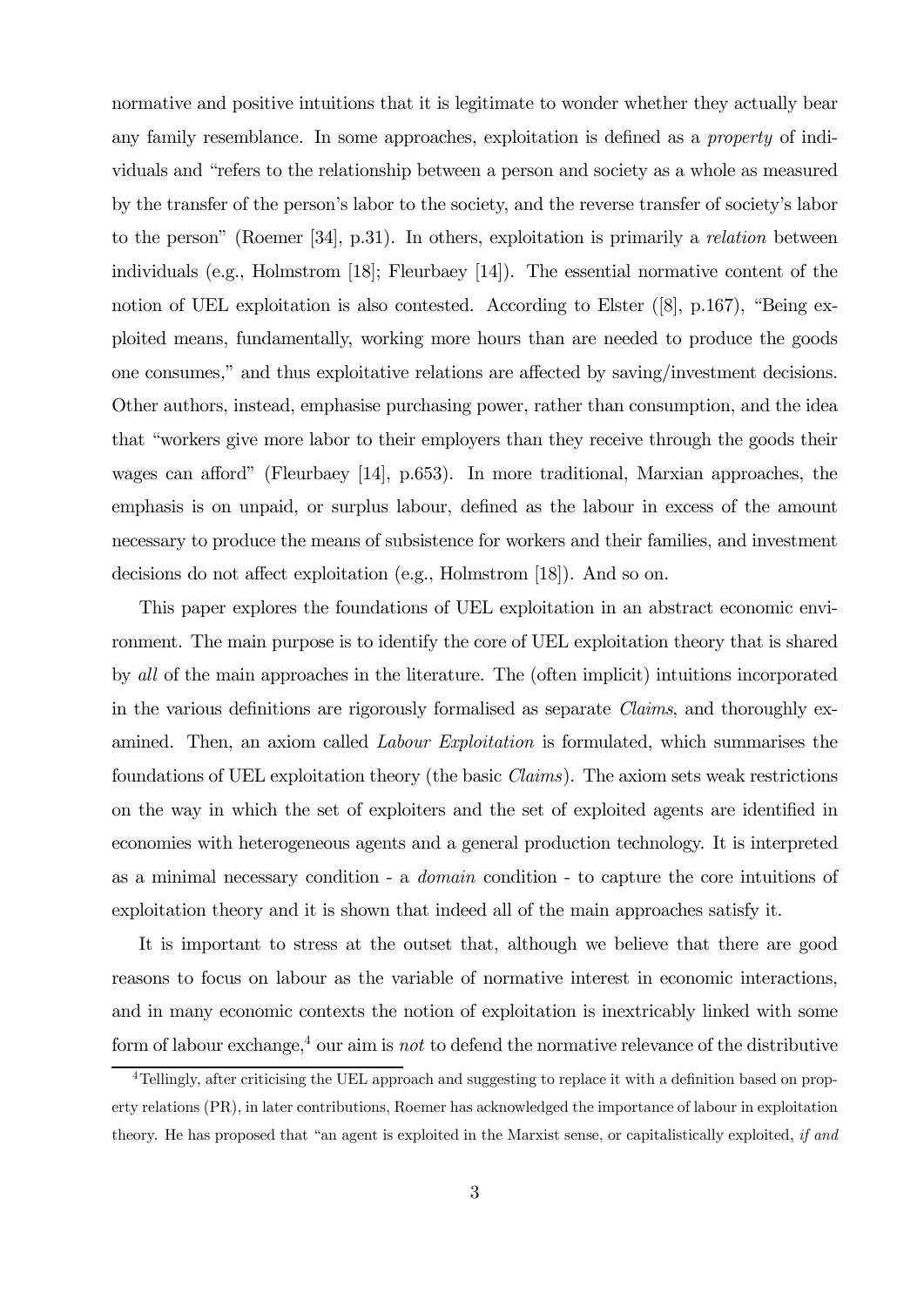aspects of UEL exploitation theory. Nor does the paper propose a specific UEL definition. Rather, our main objective is to clarify a number of views and intuitions that are widely, albeit implicitly held in the literature, and to provide a rigorous formal and conceptual framework for the analysis of UEL exploitation. Although this leaves the questions of the injustice of the allocation of labour and of the appropriate UEL definition open, a clear statement of the foundations of UEL theory is necessary in order to tackle both issues.<sup>5</sup>

This paper represents a first important step in the development of a novel axiomatic framework to analyse some key issues in exploitation theory.6 For, if Labour Exploitation provides a domain condition capturing the fundamental intuitions of UEL theory common to all approaches, then the appropriate definition can be characterised by imposing additional desirable properties (axiomatic restrictions) within the class of admissible exploitation forms identified by Labour Exploitation. We return to this issue in sections 6 and 7 below.

#### 2 The structure of UEL approaches

In order to illustrate the key conceptual issues, consider the baseline case of a two-class economy in which one good, say corn, is produced by means of itself and labour. To be specific, a units of corn seed and L units of (a single type of homogeneous) labour are necessary to produce one unit of corn, where  $a < 1$ . Assume that all agents have the same skills. Suppose further that capitalists save and accumulate, while all workers earn a subsistence wage and consume the same (subsistence) amount of corn c. Under these rather stringent assumptions, the definition of UEL exploitation is relatively uncontroversial. Let  $v$ denote the amount of labour necessary to produce one unit of corn: this comprises both the amount of labour L directly necessary in production and the amount of labour contained in only if PR holds and the exploiter gains by virtue of the labor of the exploited" (Roemer [35], p.96). For, "the expenditure of effort is characteristically associated with exploitation" (Roemer [35], fn.11).

 $6$ An axiomatic approach was long overdue in exploitation theory, where new definitions have sometimes emerged as the result of a somewhat ad hoc process of adjustment of the theory to various problems and counterexamples (such as Steedman's [42] famous proof that a negative aggregate surplus value could occur alongside positive aggregate profits). Exceptions include Hollander [17] and, more recently, Yoshihara and Veneziani [54]; Veneziani and Yoshihara [47]; and Yoshihara [52].

<sup>&</sup>lt;sup>5</sup>Moreover, a clear analysis of the foundations of the notion of exploitation may "help understand social" conflicts, because the protesters often voice complaints motivated by the feeling of being at the wrong end of some form of exploitation" (Fleurbaey [14], p.673).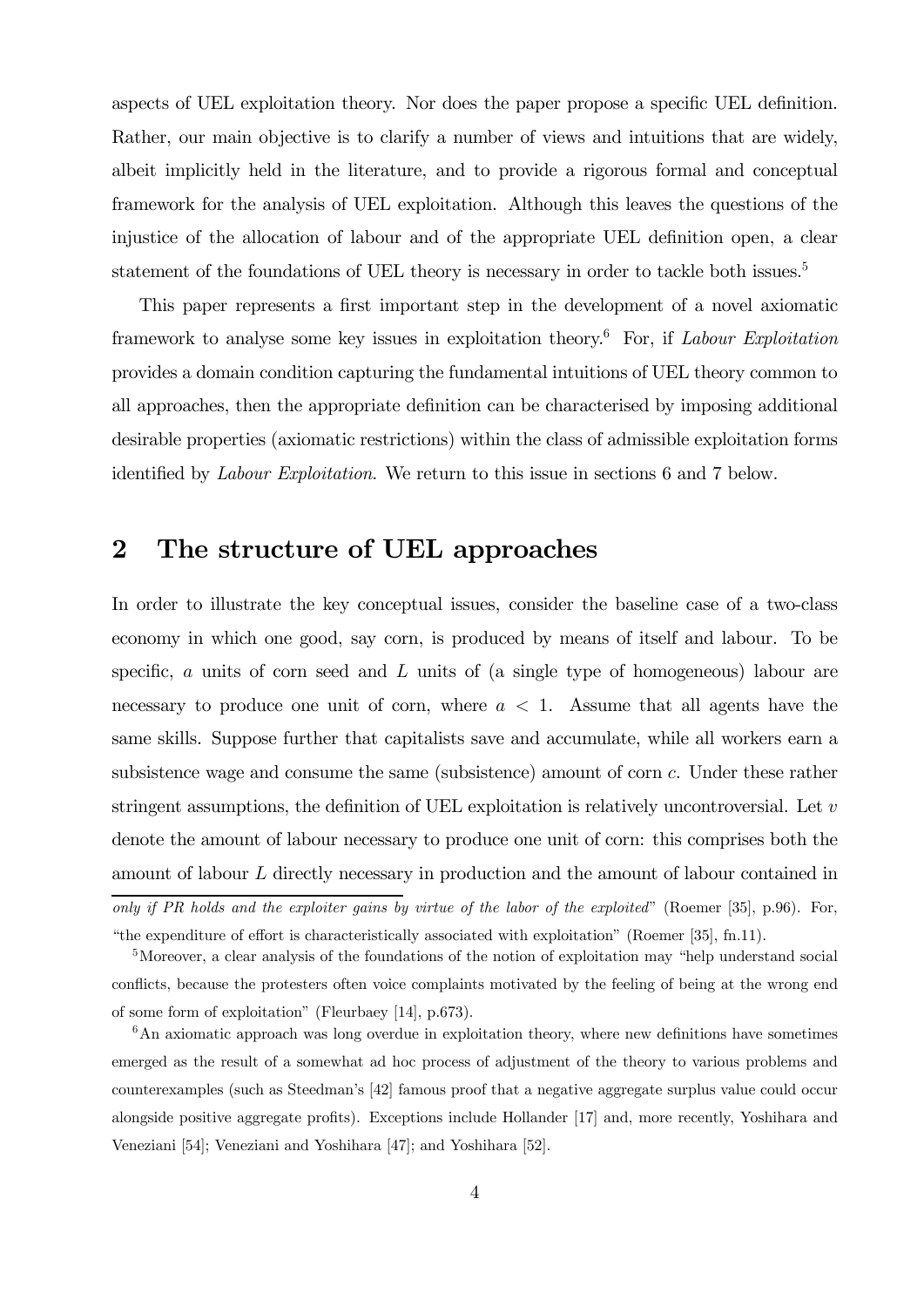the corn seed, va. Formally,  $v = va + L$  and so  $v = L(1 - a)^{-1}$ . Then agent  $\nu$  is exploited (resp., an exploiter) if and only if the labour she expends,  $\lambda^{\nu}$ , is greater (resp., lower) than the labour contained in  $c, vc$ .<sup>7</sup>

The definition of an agent's exploitation status requires the identification of *three* separate normative benchmarks. The first is the amount of labour that the agent gives, or contributes - which, in this setting, is simply equated to the labour time performed in economic activities,  $\lambda^{\nu}$ . The definition of the amount of labour received, instead, requires the definition both of a relevant bundle (or, more generally, bundles) received by the agent, which can be called the *exploitation reference bundle(s)* (henceforth, ERB), and of the labour associated with, or contained in it - here, respectively, c and vc.

In the simple economy considered, all three benchmarks are relatively uncontroversial.<sup>8</sup> As soon as the restrictive assumptions on technology, behaviour and endowments are relaxed, however, the appropriate definition of the labour 'given' and 'received' by agents is not obvious, and several approaches have indeed been proposed. For example, if agents have heterogeneous skills, or different types of labour inputs are used in production, then perhaps the labour given by agents should be the effective (e.g. skill-adjusted) labour that they have contributed, rather than the time they expended in production. But maybe not.

Similarly, if more general technologies are considered (allowing, for example, for joint products), the naïve generalisation of the standard approach to the definition of labour received can yield paradoxical results - such as bundles containing a negative amount of labour, as famously shown by Steedman [42] - and so various definitions of the labour contained in a given bundle have been proposed, focusing either on actual production activities or on some feasible, possibly counterfactual, technology. As Roemer ([33], p.283) puts it, "If the production set is complicated in various ways, then it is not possible to give an unambiguous definition of what 'labor-embodied' means".

Finally, if agents do not consume a given, equal subsistence bundle, then the choice of

<sup>&</sup>lt;sup>7</sup>In this paper, we follow the literature and consider exploitative relations within a given time period. For a detailed analysis of the complications arising in a dynamic setting, see Elster [8] and Veneziani [44, 45].

<sup>&</sup>lt;sup>8</sup>This holds also in n-good economies with a  $n \times 1$  subsistence bundle c and a standard Leontief technology  $(A, L)$ , where A is a square  $n \times n$  nonnegative, productive matrix and L is a strictly positive  $1 \times n$  vector describing, respectively, the amount of each input and the labour necessary to produce one unit of each of the n goods. In this case the amount of labour directly and indirectly contained in each good is  $v = L(I - A)^{-1}$ , where  $I$  is the identity matrix.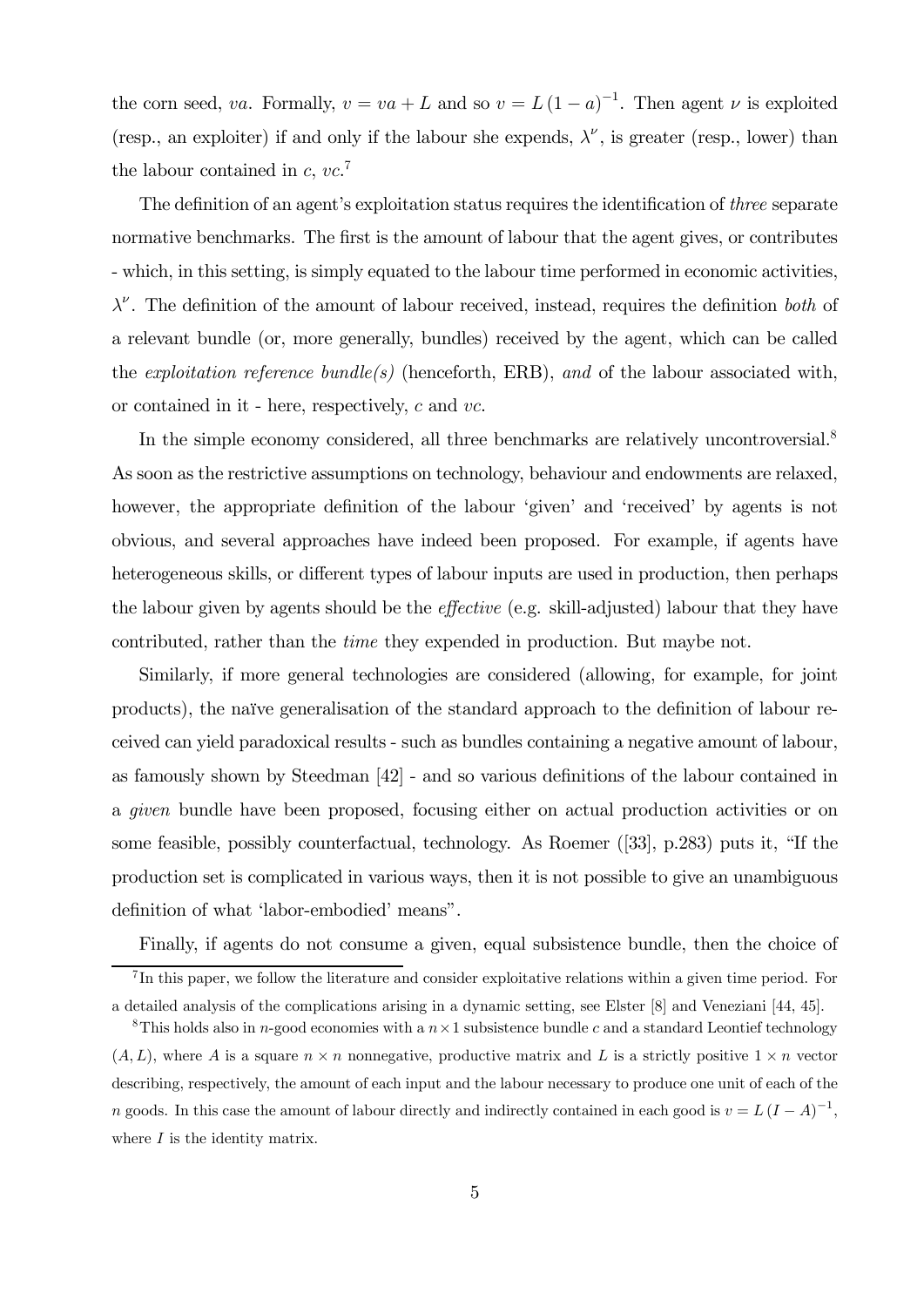the ERB itself is not obvious: one may focus either on agents' actual choices or on some alternative (affordable) bundle, or indeed bundles. The former approach takes a subjectivist view by emphasising agents' actual choices in the determination of their exploitation status. Proponents of the latter approach object that a subjectivist perspective makes exploitation depend on idiosyncratic *consumption* decisions so that agents who consume different bundles but are otherwise identical may end up having a different exploitation status.

In the next sections, we clarify and reconstruct the foundations of UEL exploitation theory in an abstract economic environment. We state them as formal claims that incorporate logically weak restrictions on the definition of the three normative benchmarks - the labour 'given' by agents, the  $ERB(s)$ , and the labour associated with the  $ERB(s)$  - that are shared by all of the main approaches. Our purpose is not to discriminate among competing views, but rather to define the theoretical boundaries of UEL theory. Formally, we aim to identify a general domain for all admissible UEL exploitation forms.

#### 3 Unequal exchange of labour: foundations

We aim to analyse UEL exploitation theory at an abstract level. Hence, in what follows, we impose only minimal restrictions on endowments, technology and preferences, and make no assumptions concerning agents' behaviour - agents may be standard utility maximisers, or they may be characterised by some form of bounded rationality. Nor do we restrict the analysis exclusively to private market economies, and agents may adopt a variety of institutional arrangements to coordinate economic activity.

Consider an abstract economic environment. Let  $\mathcal{N} = \{1, ..., N\}$  be the set of agents, with generic element  $\nu \in \mathcal{N}$ , and let  $\mathcal{M} = \{1, ..., M\}$  be the set of produced *commodities* in the economy. Let  $\mathbb R$  denote the real numbers. Let  $P$  be the production set, describing the technologically feasible production techniques. Elements of  $P$  - activities - are vectors denoted as  $\alpha$ , which describe the amount of *effective* labour  $\alpha_l$  and the vector of produced goods  $\underline{\alpha}$  used as inputs in order to produce a vector of outputs  $\overline{\alpha}$ . We follow the literature and assume that technology displays constant returns to scale.10 Denote the vector of net

<sup>&</sup>lt;sup>9</sup>Formally,  $\alpha = (-\alpha_l, -\underline{\alpha}, \overline{\alpha})$  where  $\alpha_l \in \mathbb{R}_+$  is the effective labour input;  $\underline{\alpha} \in \mathbb{R}_+^M$  are the inputs of the produced goods; and  $\overline{\alpha} \in \mathbb{R}_+^M$  are the outputs of the M goods.

<sup>&</sup>lt;sup>10</sup>Formally, P is a closed, convex cone with  $\mathbf{0} = (0, ..., 0) \in P$ .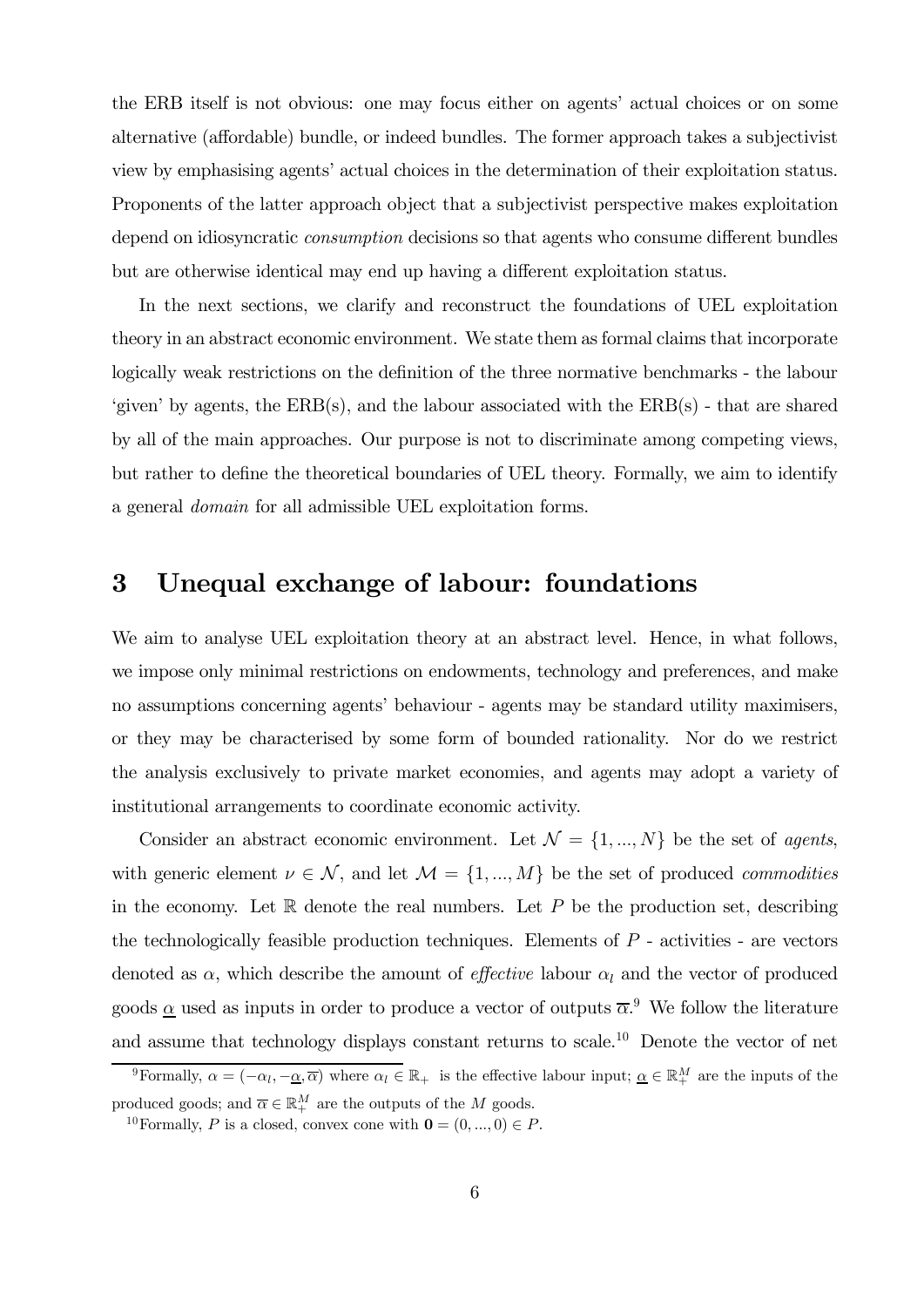outputs (outputs minus inputs) arising from  $\alpha$  as  $\hat{\alpha} \equiv \overline{\alpha} - \underline{\alpha}$ .

Let  $\omega \in \mathbb{R}_+^M$  be a semi-positive vector of social endowments of productive assets. Let  $l^{\nu} > 0$  describe the labour endowment of each agent  $\nu \in \mathcal{N}$ .<sup>11</sup> More precisely, for all  $\nu \in \mathcal{N}$ , let  $s^{\nu} > 0$  be agent  $\nu$ 's skill level. If  $\overline{L} > 0$  is the amount of time each agent is endowed with, then  $l^{\nu} = s^{\nu} \overline{L}$ . Similarly, if  $\lambda^{\nu}$  is the amount of *time* expended by  $\nu$  in production, then  $\Lambda^{\nu} = s^{\nu} \lambda^{\nu}$  is the amount of *effective* labour performed by  $\nu$ .

Each economy has a list  $\langle N, M, P, \omega, (l^{\nu})_{\nu \in \mathcal{N}} \rangle$ . Given this list, the set of *feasible economic* allocations can be identified and is denoted by  $\mathcal{Z} \subseteq \mathbb{R}^{NM+N}$ : a vector  $\mathbf{z} \equiv (\mathbf{x}, \mathbf{\Lambda}) \in \mathcal{Z}$ represents an allocation  $x = (x^{\nu})_{\nu \in \mathcal{N}}$  of the M commodities to the N agents in the economy and a profile  $\Lambda = (\Lambda^{\nu})_{\nu \in \mathcal{N}}$  of (effective) labour supplied by each agent  $\nu \in \mathcal{N}$  such that there exists a production activity  $\alpha \in P$  satisfying  $\underline{\alpha} \leq \omega$ ,  $\widehat{\alpha} = \sum_{\nu \in \mathcal{N}} x^{\nu}$ ,  $\alpha_l = \sum_{\nu \in \mathcal{N}} \Lambda^{\nu}$ , and  $0 \le \Lambda^{\nu} \le l^{\nu}$  for each agent  $\nu \in \mathcal{N}^{12}$  In other words, an economic allocation is feasible if the aggregate amount of each commodity allocated to agents can be produced given the aggregate endowments of physical and human capital in the economy.

The first claim of UEL theory requires that a definition of exploitation unambiguously identifies the exploitation status of every agent at any feasible economic allocation.

**Claim 1.** (*The exploitation partition*) At any allocation  $z \in \mathcal{Z}$ , any definition of exploitation identifies a partition of the set of agents. Formally, there exist three pairwise disjoint subsets of N, denoted as  $\mathcal{N}^{ter}$ ,  $\mathcal{N}^{ted}$ ,  $\mathcal{N}^{n}$  such that  $\mathcal{N}^{ter} \cup \mathcal{N}^{ted} \cup \mathcal{N}^{n} = \mathcal{N}$  and, for every agent  $\nu \in \mathcal{N}$ , either  $\nu \in \mathcal{N}^{ter}$  and  $\nu$  is an exploiter; or  $\nu \in \mathcal{N}^{ted}$  and  $\nu$  is exploited; or  $\nu \in \mathcal{N}^n$  and  $\nu$  is exploitation-neutral.

According to Claim 1, even though exploitation may be a property of aggregates, such as social classes, such aggregates are ultimately made of individuals with a well-defined exploitation status. Claim 1 is thus weakly individualistic in that it excludes radically holistic (Wright *et al* [51]) approaches, which identify the existence of exploitation *only* at the aggregate level, without any reference to (coalitions of) individuals.<sup>13</sup> Claim 1 does

<sup>&</sup>lt;sup>11</sup>Although we allow for different labour *skills*, we are implicitly ruling out different types of labour used in production. This is only for simplicity and all of the key insights of the paper can be extended to economies with different labour inputs. For a thorough discussion see Veneziani and Yoshihara [46].

<sup>&</sup>lt;sup>12</sup>The notation for vector inequalities is: for all y,  $y' \in \mathbb{R}^p$ ,  $y \geq y'$  if and only if  $y_i \geq y'_i$  for all  $i; y \geq y'$  if and only if  $y \geq y'$  and  $y \neq y'$ ;  $y > y'$  if and only if  $y_i > y'_i$  for all i.

<sup>&</sup>lt;sup>13</sup>Some applications of UEL theory focus on exploitative relations between *countries* (e.g. Roemer [32],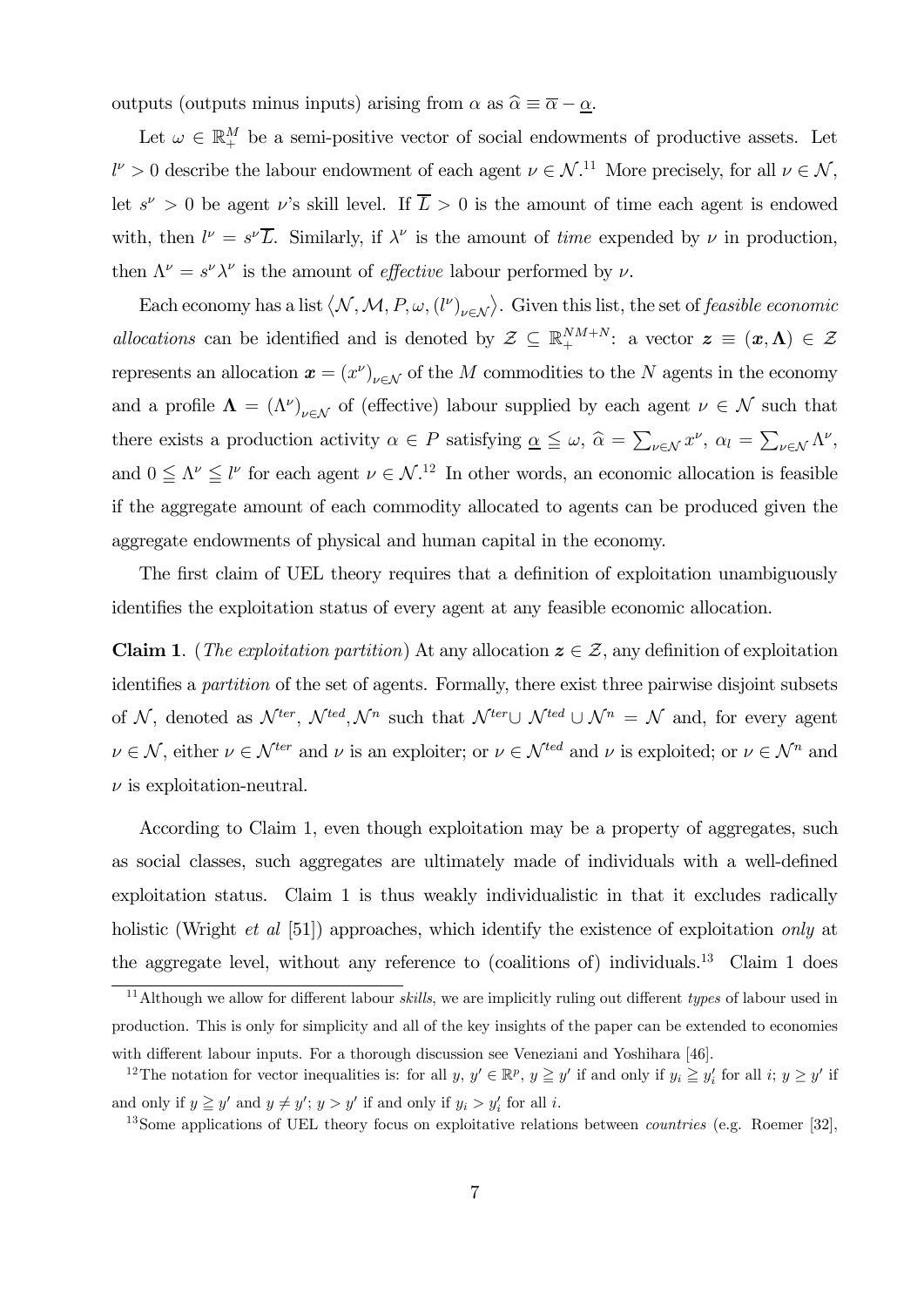not rule out approaches viewing "exploitation as a social phenomenon, and the existence of exploitation need not imply, in principle, the existence of individual exploiters or exploited" (Roemer [32], p.136). But it does require the exploitation status of each agent to be clearly defined: each agent must belong to one of three exploitation categories and no agent can belong to more than one category.<sup>14</sup>

Claim 1 defines exploitation as a property, not primarily as a relation (Elster [8], p.174). It requires exploitation status to be defined at an overall allocation, and is silent about exploitation in individual transactions (unlike in approaches focusing on just acquisition, such as Steiner [43], or disadvantage, such as Goodin [16] and Sample [38]). This does not exclude the possibility that exploitation be diagnosed relationally, at the level of individual transactions, and agents may be exploited in some transactions, and exploiters in others. According to Claim 1, however, the agents' overall exploitation status should also be identified taking into account all of their economic activities.15

In principle, Claim 1 may apply to any definitions of exploitation, including those that focus on fair pricing (such as Joan Robinson's [30] classic approach and, more recently, Reiff [28]) or property relations (e.g. Roemer [32], chapter 7). The next claim restricts the field of analysis as it defines the theory of exploitation as the unequal exchange of labour.

**Claim 2.** (*UEL exploitation*) At any allocation  $z \in \mathcal{Z}$ , the exploitation status of an agent  $\nu \in \mathcal{N}$  is identified by comparing the labour that  $\nu$  'gives',  $L_G^{\nu}(z)$ , and the labour that  $\nu$ 'receives',  $L_R^{\nu}(z)$ .

Claim 2 incorporates an "idea of exploitation, as a certain kind of lack of reciprocity" (Cohen [3], p.343), whereby an agent is exploited whenever "the labor he contributes in one form does not return to him in another form" (Husami [19], p.44). The lack of reciprocity may

chapter 1). This is consistent with Claim 1 provided countries are seen as collections of agents.

 $14$ Claim 1 rules out the possibility of incommensurable dimensions, or 'spheres', of exploitation: agents can be exploiters in one dimension and exploited in a different dimension, but their overall exploitation status must be well-defined and unique.

<sup>&</sup>lt;sup>15</sup>It may be tempting to argue that because the overall exploitation status logically depends on the outcome of many transactions, then exploitation status must also be defined at the level of individual transactions. This is a nonsequitur: the fact that, from a positive viewpoint, the overall exploitation status depends on the outcome of many transactions does not imply that exploitation status can, or should be defined at the level of individual transactions in a normatively relevant way. Yet, as noted above, Claim 1 is consistent with approaches that identify exploitation also in individual transactions. See, e.g., Fleurbaey ([14], p.661).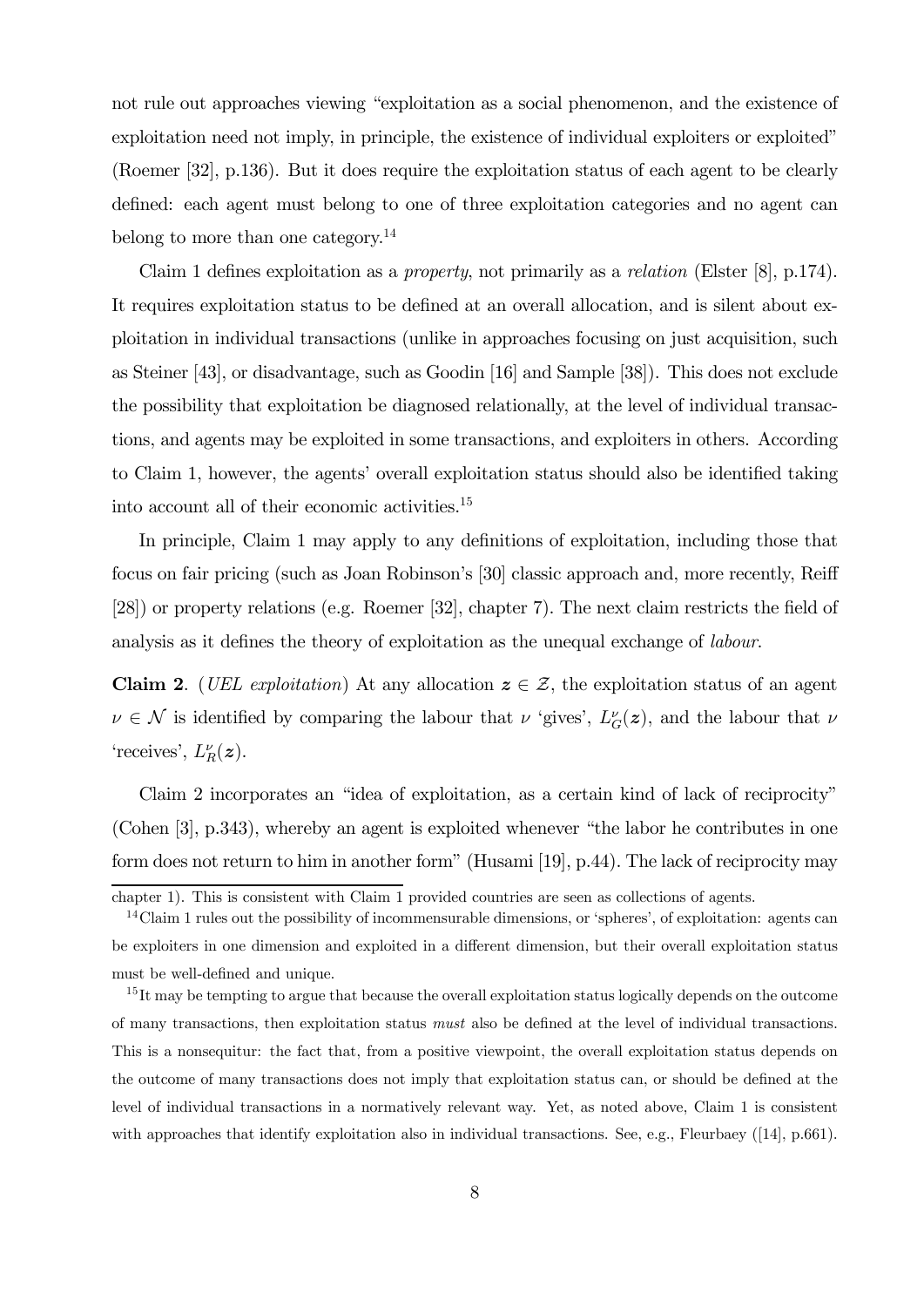be normatively relevant per  $\mathfrak{se},^{16}$  or because differences in labour 'given' and 'received' reflect normatively significant inequalities. Claim 2 holds in approaches that define exploitation as the (forced) extraction of surplus, or unpaid labour (Holmstrom [18]; Elster [9]; Reiman [29]), but it is more general than that and it does not imply a commitment to an objective theory of value. For the amounts of labour 'given' and 'received' by agents need not be determined objectively, and may reflect agents' preferences and beliefs. Indeed, Claim 2 does not imply a commitment to any theory of value, or to the claim that labour is the only thing that produces value.17 It only identifies labour as the key normative variable of interest - the main unit of account of exploitation theory - and thus rules out approaches based on wealth, income, utility, and so on. In exploitation theory, labour accounting is the "way of characterizing what it is that people give one another ... (where 'give' is understood very broadly to refer to any way in which some person undergoes a loss that ends up a gain to another)" (Reiman [29],  $p.9$ ).<sup>18</sup>

Claim 2 requires any UEL approach to determine two variables for each agent: the amount of labour given and the amount received. Neither choice is obvious - especially if one allows for heterogeneous skills and general technologies - and different views can be proposed. Let the vectors  $L_G(z) = (L_G^1, ..., L_G^N)$  and  $L_R(z) = (L_R^1, ..., L_R^N)$  denote, respectively, the labour 'given' and the labour 'received' by each agent at allocation  $z \in \mathcal{Z}^{19}$  In all UEL approaches, the labour 'given' by agent  $\nu \in \mathcal{N}$  is just a scalar. In simple economies with homogeneous

<sup>&</sup>lt;sup>16</sup> "Exploitation is wrong because ... [t]he capitalist gets something for nothing, or much for little, at the expense of others" (Elster [9], p.39). More generally, UEL exploitation may reflect a deviation from some fair reference norm in exchange (Fleurbaey [14], p.666). According to Arneson ([1], p.213), "Exploitation is one important form of mistreatment. To be exploited is roughly to be forced to perform drudgery to an unfairly great extent, and to receive in return an unfairly small share of goods" (as measured in the labour numéraire).

<sup>&</sup>lt;sup>17</sup>See, for example, Buchanan ([2], p.46); Roemer ([34], p.62); Cohen ([3], ch.11); Fleurbaey ([13], p.181; [14], p.654); Vrousalis ([48], p.138).

<sup>&</sup>lt;sup>18</sup>This is what Amartya Sen  $(40, p.177)$  has called the "descriptive interpretation of the labour theory of value," whose main purpose is to provide, on the one hand, "a description of production that focuse[s] on human beings" and, on the other hand, the foundations of a normative approach whereby "personal participation can be seen as the basis of entitlement of fruits of production." For an alternative justification of labour accounting in exploitation theory, see Roemer ([32], pp.283-288).

<sup>&</sup>lt;sup>19</sup>Whenever this entails no ambiguity, for each  $\nu \in \mathcal{N}$ , we write  $L_G^{\nu}$  and  $L_R^{\nu}$  instead of  $L_G^{\nu}(z)$  and  $L_R^{\nu}(z)$ for the sake of notational simplicity.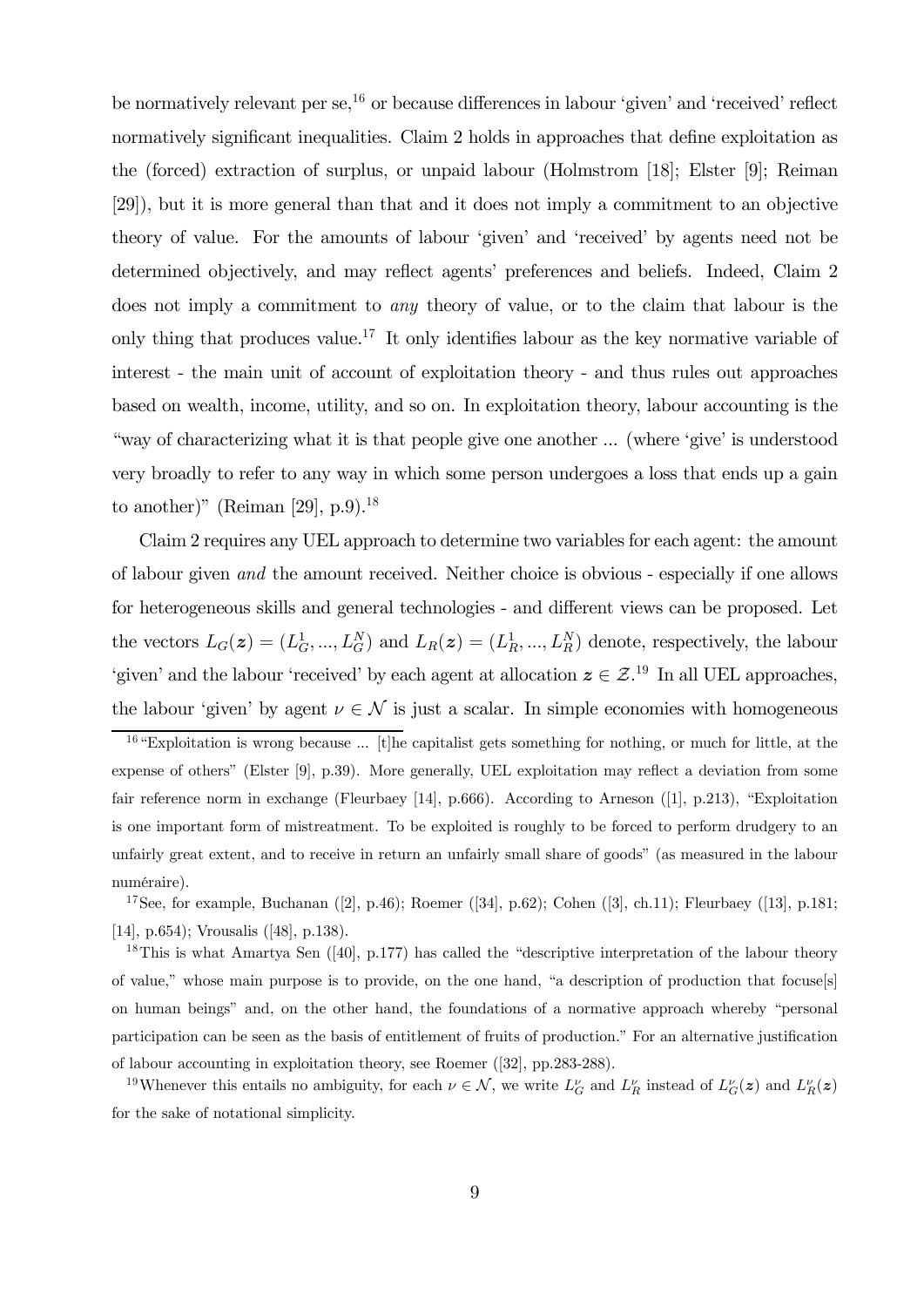labour, it is equal to the labour *time* expended by  $\nu$  in production.<sup>20</sup> In more general settings, however, various definitions of  $L_G(z)$  can be adopted, which incorporate different normative intuitions. In order to focus on the core intuitions of UEL exploitation theory shared by all approaches, we leave  $L_G(z)$  unspecified while assuming that  $L_G^{\nu}$  is a scalar for all  $\nu \in \mathcal{N}$ . We return to this issue in section 6 below.

The definition of the labour that each agent 'receives' is more controversial, and many different proposals can be (and have been) made even in economies with homogeneous labour. For the labour 'received' by an agent at an allocation  $z \in \mathcal{Z}$  is not necessarily captured by a single number and each  $L_R^{\nu}$  could be a (possibly infinite) set of labour amounts related, for example, to an agent's set of affordable bundles. There is therefore significant scope for major theoretical differences in the definition of  $L_R(z)$ . However, some theoretically relevant restrictions can be identified that are common to all of the main approaches.

In all UEL approaches, for agent  $\nu$  to be classified as exploited, she must 'give' more labour - and thus have a higher  $L_G^{\nu}$  - than it would be necessary to classify her as an exploiter, everything else equal (that is, for given consumption, income, preferences, and so on). Formally, exploitation status is said to be increasing in  $L_G(z)$  if for any two allocations  $z, z' \in \mathcal{Z}$  such that  $x = x'$ ,  $L_R(z) = L_R(z')$ , and  $\sum_{\nu \in \mathcal{N}} \Lambda^{\nu} = \sum_{\nu \in \mathcal{N}} \Lambda^{\nu}$ , the following three statements hold: for each agent  $\nu \in \mathcal{N}$ , (i)  $L_G^{\nu}(\mathbf{z}) > L_G^{\nu}(\mathbf{z}')$  holds whenever  $\nu$  is exploited at z and is an exploiter at z'; (ii)  $\nu$  is exploited at z whenever  $L_G^{\nu}(z) > L_G^{\nu}(z')$  and  $\nu$ is exploited at  $z'$ ; and (iii)  $\nu$  is an exploiter at  $z'$  whenever  $L_G^{\nu}(z) > L_G^{\nu}(z')$  and  $\nu$  is an exploiter at z. Then:

#### **Claim 3.** (*Labour monotonicity*) Exploitation status is increasing in  $L_G(z)$ .

Claim 3 is considered to be so obvious that it is never explicitly stated in the literature. That it embodies a core intuition of UEL theory is particularly evident in Roemer's ([32], part I) subsistence economies in which all agents receive the same amount of labour in all

 $^{20}$ Some UEL approaches - such as Emmanuel's [10] classic analysis of international inequalities - focus exclusively on the sphere of exchange and consider as exploitative any transactions in which bundles of goods are exchanged which embody different amounts of labour. In these approaches,  $L_G(z)$  and  $L_R(z)$ correspond to the labour embodied in the bundles that agents give up and receive in exchange, respectively. Although the axiomatic framework proposed in this paper encompasses these approaches, too, we shall not analyse them in detail because they focus mostly on international relations and, more importantly, their normative foundations are unclear (see Roemer [32] and Schweickart [39]).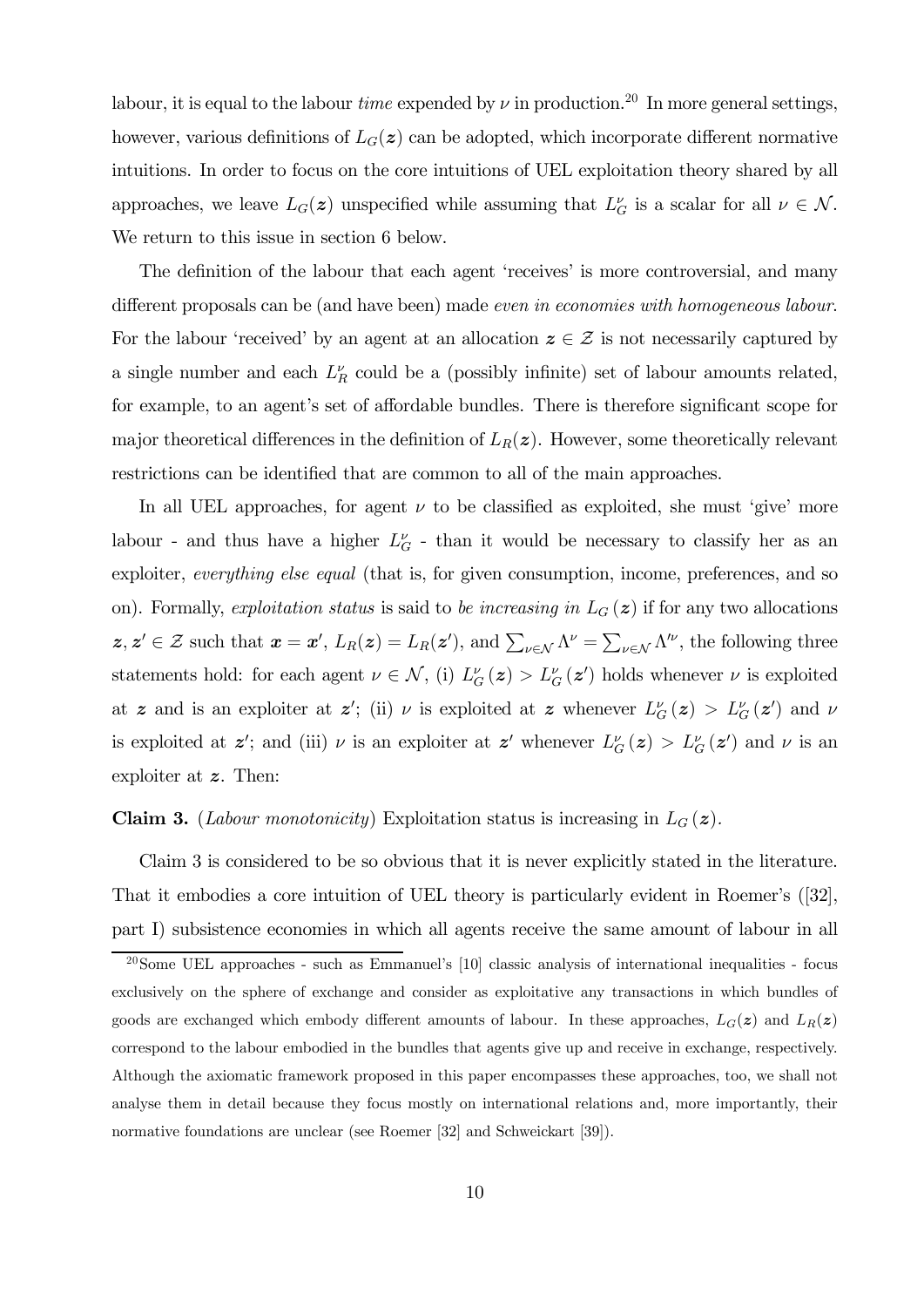equilibrium allocations and perform different amounts of labour depending on their physical endowments. Or in his sequence of examples with subsistence consumption but different institutional arrangements and distributions of productive assets (e.g., Roemer [33]). Yet, Claim 3 is clearly shared by all UEL approaches. $^{21}$ 

Together with Claim 1, Labour monotonicity implies that, at any allocation  $z \in \mathcal{Z}$ , the exploitation status of each agent  $\nu \in \mathcal{N}$  can be defined by identifying at most two cut-off values  $L_{\min}^{\nu}(z)$ ,  $L_{\max}^{\nu}(z)$  such that  $\nu$  is exploited if and only if  $L_{G}^{\nu}(z) > L_{\max}^{\nu}(z)$  while  $\nu$ is an exploiter if and only if  $L_G^{\nu}(z) < L_{\min}^{\nu}(z)$ . In other words, the information contained in the potentially complex object  $L_R^{\nu}(z)$  can be reduced to a focus on the upper and lower bounds of the labour 'received' by  $\nu$ ,  $L_{\min}^{\nu}(z)$ ,  $L_{\max}^{\nu}(z)$ , which can be called the *reference* labour amounts.<sup>22</sup>

By Claims 1 and 3, we can reformulate the core idea of UEL exploitation.<sup>23</sup>

**Claim 2'.** (*UEL exploitation*) At any allocation  $z \in \mathcal{Z}$ , for all  $\nu \in \mathcal{N}$ , there exist  $L_{\min}^{\nu}, L_{\max}^{\nu}$ with  $L_{\min}^{\nu} \leq L_{\max}^{\nu}$  such that agent  $\nu$  is an exploiter if and only if  $L_G^{\nu} < L_{\min}^{\nu}$ ; exploited if and only if  $L_G^{\nu} > L_{\text{max}}^{\nu}$ ; and exploitation-neutral if and only if  $L_{\text{min}}^{\nu} \leq L_G^{\nu} \leq L_{\text{max}}^{\nu}$ .

Claim 2' provides a precise statement of UEL exploitation theory at a general level. However, in order to have an operational definition, it is necessary to impose further theoretical restrictions on  $L_R(z)$ . This is by no means trivial. For there are up to 2N reference labour amounts potentially 'received' by agents at any allocation  $z \in \mathcal{Z}$ . So the question is; how are  $(L_{\min}^{\nu}(\boldsymbol{z}), L_{\max}^{\nu}(\boldsymbol{z}))_{\nu \in \mathcal{N}}$  determined? Or, equivalently, how do agents 'receive' labour?

Let  $\mathcal{C} \subseteq \mathbb{R}^M$  be the set of conceivable bundles of commodities, and let  $C(\boldsymbol{z})=(C^1, ..., C^N)$ describe the set of consumption opportunities for each agent at  $z \in \mathcal{Z}$ , where  $C^{\nu} \subseteq \mathcal{C}$ , for all  $\nu \in \mathcal{N}$ .<sup>24</sup> For each agent  $\nu \in \mathcal{N}$ ,  $C^{\nu}$  may describe either the actual allocation of commodities to  $\nu$ , or more generally a set of bundles that capture  $\nu$ 's consumption possibilities at  $x^{25}$ The next claim states that at an allocation  $z \in \mathcal{Z}$  the amount of labour received by each

 $^{21}$  Formally, while all other claims considered in this paper hold at a given allocation, Claim 3 embodies a property of UEL exploitation *across allocations*. This is standard in the literature where the properties of

exploitative relations are often analysed by comparing different (possibly counterfactual) allocations.

<sup>&</sup>lt;sup>22</sup>That is, for any  $\mathbf{z} \in \mathcal{Z}$ , either  $L_R^{\nu}(\mathbf{z}) \in [L_{\min}^{\nu}(\mathbf{z}), L_{\max}^{\nu}(\mathbf{z})]$  or  $L_R^{\nu}(\mathbf{z}) \subseteq [L_{\min}^{\nu}(\mathbf{z}), L_{\max}^{\nu}(\mathbf{z})]$  holds.

<sup>&</sup>lt;sup>23</sup>For every  $\nu \in \mathcal{N}$ ,  $L_{\min}^{\nu} \leq L_{\max}^{\nu}$  follows from the disjointness of  $\mathcal{N}^{ter}$ ,  $\mathcal{N}^{ted}, \mathcal{N}^n$  in Claim 1.

<sup>&</sup>lt;sup>24</sup>Again, we are writing  $C^{\nu}$  instead of  $C^{\nu}(z)$  for notational simplicity.

<sup>&</sup>lt;sup>25</sup>Strictly speaking,  $C^{\nu}$  captures "allocation" opportunities, for the M goods in the economy are not necessarily consumption goods. With this proviso, we use the more descriptive term "consumption opportunities."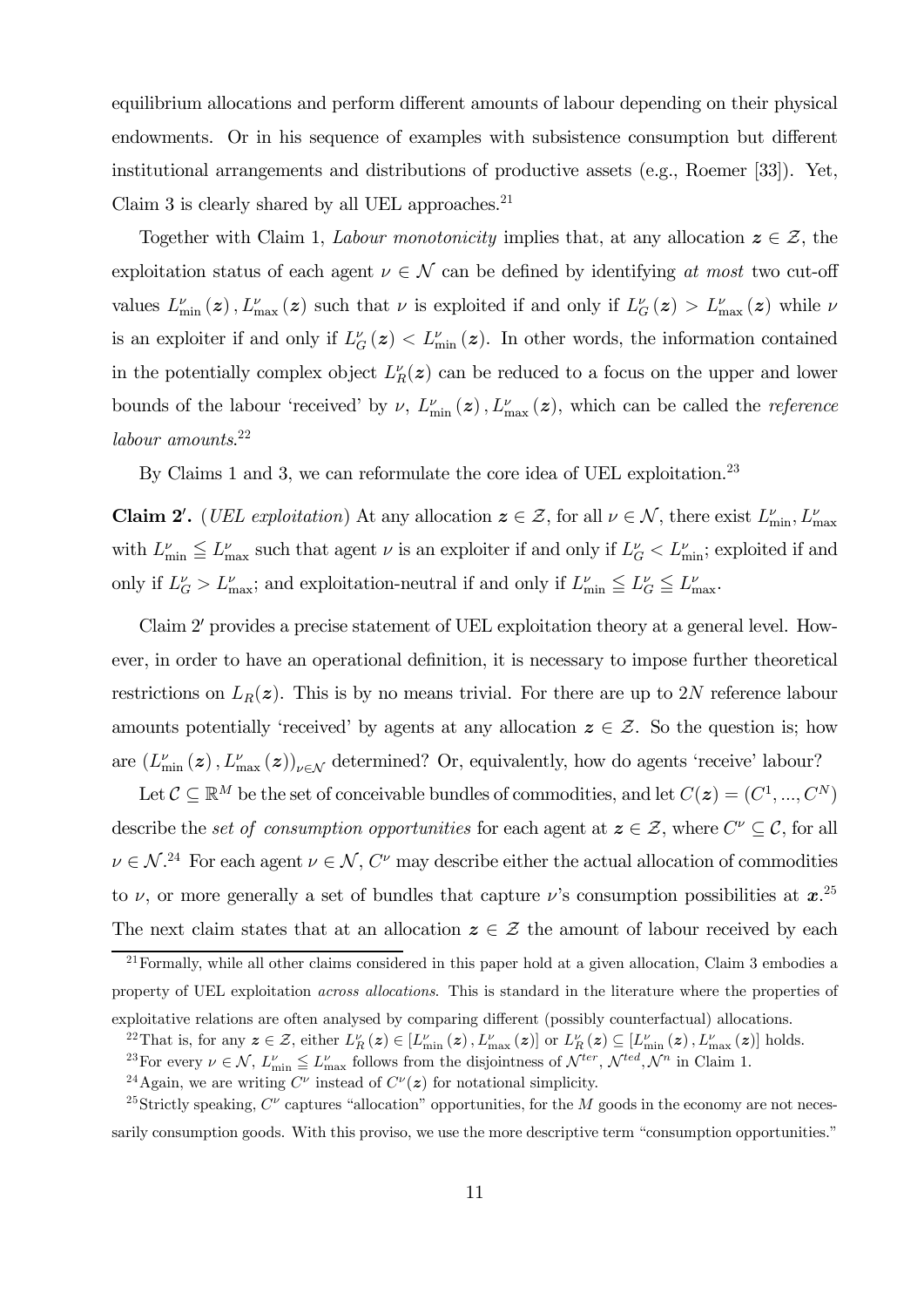agent depends on her consumption opportunities.

Claim 4. (Sensitivity to consumption opportunities) At any allocation  $z \in \mathcal{Z}$ , there exist a  $C(z)$  and a profile of correspondences  $F = (F^1, ..., F^N)$  such that  $L_R^{\nu} = F^{\nu}(C^{\nu})$ , for all  $\nu \in \mathcal{N}$ .

Claim 4 states that agents 'receive' labour via (sets of) commodity bundles that capture - in some relevant sense yet to be specified - their consumption possibilities, and it requires that the labour received by each agent,  $L_R^{\nu}$ , be related to a (set of) *reference commodity* bundle(s),  $C^{\nu}$ . "[E]xploitation theory views goods as vessels of labor, and calculates labor accounts for people by comparing the 'live' labor they expend in production with the 'dead' labor they get back in the vessels" (Roemer [34], p.31).

In some Marxist approaches, for example, the labour received by workers - necessary labour - is determined by looking at "the value of those goods required for [their] own subsistence" (Buchanan [2], p.37). Hence  $C^{\nu}$  is a singleton and coincides with "the subsistence basket taking into account historical as well as moral considerations" (Desai [5], p.21). Claim 4 is more general:  $C^{\nu}$  could be a set of vectors, and it could be related to the agents' subjective preferences, choices, and income, or it could be just a conceivable (set of) reference bundle(s).<sup>26</sup> Thus, Claim 4 also captures the intuitions of approaches that do not explicitly focus on the labour embodied in specific bundles of goods, such as the 'New Interpretation' (Duménil [6]; Foley [15]), according to which  $L_R^{\nu}$  is equivalent to the amount of social labour agents receive a claim to via their income - that is, their income multiplied by the value of money.

Claim 4 says nothing about the relation between  $C^{\nu}$  and  $L_R^{\nu}$ . For each agent  $\nu$  and each  $C^{\nu}$ ,  $F^{\nu}$  is a purely normative construct that identifies the labour 'received' by  $\nu$  based on the set of consumption opportunities  $C^{\nu}$ . Claim 4 does not specify how  $F^{\nu}$  translates the sets of consumption opportunities into amounts of labour:  $F^{\nu}$  could be either a (single-valued) function or a (set-valued) correspondence; no restrictions are imposed on its shape; and it is allowed to be agent-specific. Given Claims  $2'$  and 3, however, we know that, for each agent, at most two reference amounts of labour are necessary in order to define her exploitation

 $^{26}$ It is worth stressing again that Claims 1-4 (and indeed Claims 5-9 below) do not imply a committment to an objectivist approach to exploitation, as they allow subjective tastes, choices, and beliefs to determine the key elements of a UEL account. More on this in section 6 below.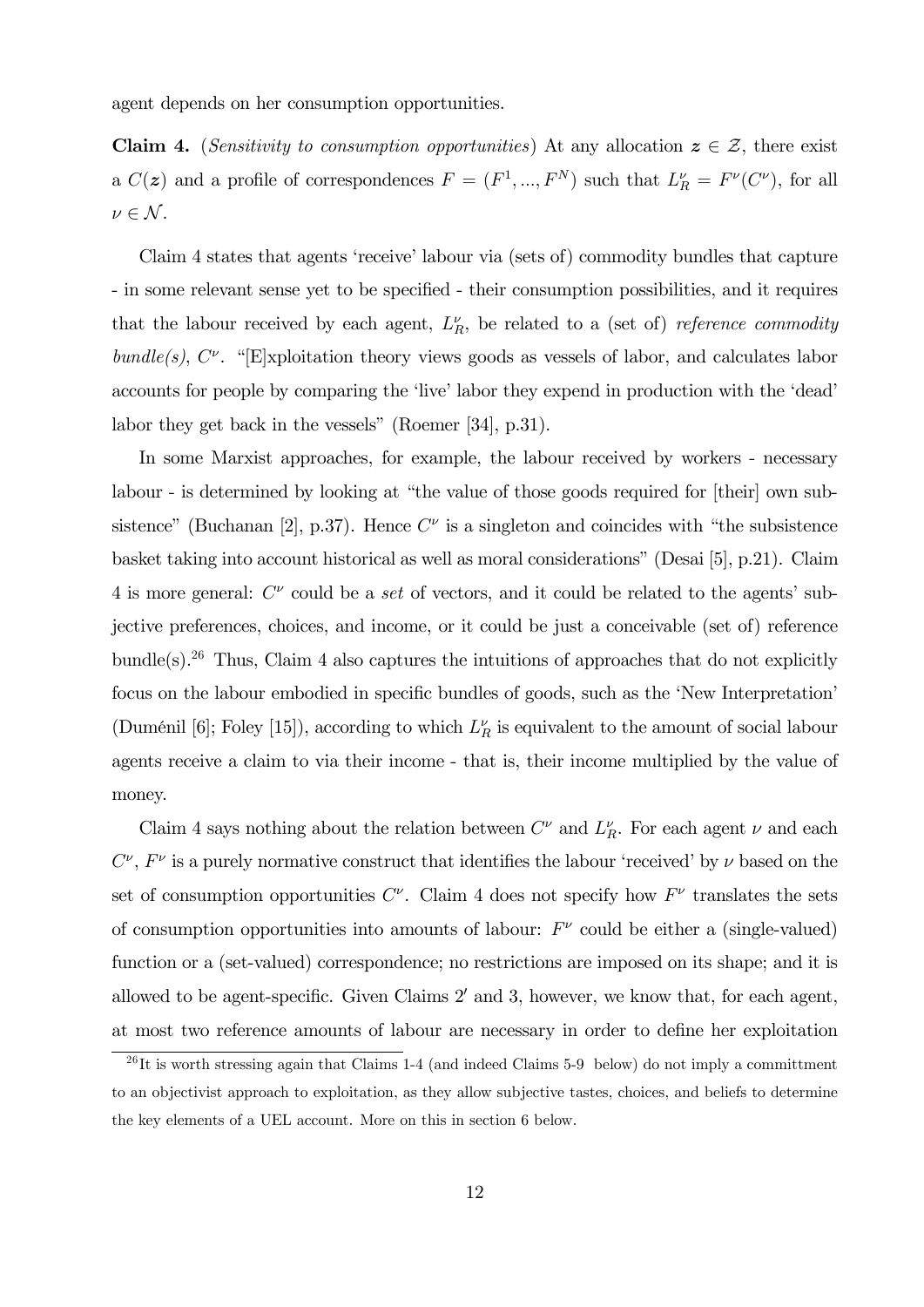status. Then, by Claim 4 it is reasonable to require that all relevant information in  $C^{\nu}$  be summarised into at most two reference bundles, for each agent  $\nu$ .

**Claim 5.** (*Exploitation reference bundles, ERBs*) At any allocation  $z \in \mathcal{Z}$ , for each  $\nu \in \mathcal{N}$ , there exist  $c_{\min}^{\nu}, c_{\max}^{\nu} \in C^{\nu}$  and a function  $f^{\nu}$  such that  $L_{\min}^{\nu} = f^{\nu}(c_{\min}^{\nu})$  and  $L_{\max}^{\nu} = f^{\nu}(c_{\max}^{\nu})$ .

Claim 5 implies that, for each agent  $\nu \in \mathcal{N}$ , the reference labour amounts,  $L_{\min}^{\nu}, L_{\max}^{\nu}$ , can be interpreted as the amounts of labour associated with, or contained in some theoretically relevant reference commodity bundle(s), the ERBs. In the standard view, an input-output approach is adopted to determine employment multipliers which uniquely identify the unit labour content of each commodity, and a fortiori the labour content of any bundles of goods (for a discussion, see Morishima [24, 25]; Flaschel [11, 12]). Claim 5 is much weaker: it only requires that any definition of UEL exploitation has a well-defined (albeit possibly implicit) notion of labour associated with, or contained in, the ERBs.

Claims 1 through to 5 represent the basic conceptual framework of UEL exploitation theory. In UEL theory, every agent is characterised by the tuple,  $\langle L_G^{\nu}, L_R^{\nu} \rangle$ , which determines her exploitation status (Claims 1 and 2). Different approaches can be interpreted as different ways of specifying such tuple. However, in general, ceteris paribus, if an agent is exploited, she gives more labour than if she is an exploiter (Claim 3). For any  $\nu \in \mathcal{N}$ , the labour received by  $\nu$ ,  $L_R^{\nu}$ , is related to  $\nu$ 's consumption opportunities (Claim 4). Further, although  $L_R^{\nu}$  could be a large (potentially infinite) set, in order to determine exploitation status it is sufficient to focus on at most two values,  $L_{\min}^{\nu}$ ,  $L_{\max}^{\nu}$ , for each agent (Claim 2'). Thus, for each  $\nu \in \mathcal{N}$ , the amount of labour received is determined by the amount of labour associated with, or contained in some relevant commodity bundle(s), the ERBs (Claim  $5$ ).<sup>27</sup>

### 4 The exploitation reference bundles

Claims 1 through to 5 are not a complete theory of exploitation. They provide a rigorous framework to conceptualise UEL exploitation, and the theoretical choices of different approaches, in terms of restrictions on  $\langle L_G^{\nu}, L_R^{\nu} \rangle$ . Concerning  $L_R^{\nu}$ , Claim 5 implies that in order to define the exploitation status of each agent, it is necessary both to select the relevant ERBs,  $c_{\min}^{\nu}$ ,  $c_{\max}^{\nu}$ , and to identify their labour content - that is, the (possibly implicit)

<sup>&</sup>lt;sup>27</sup>Recall that, for the time being, no restriction is imposed on  $L_G(z)$ .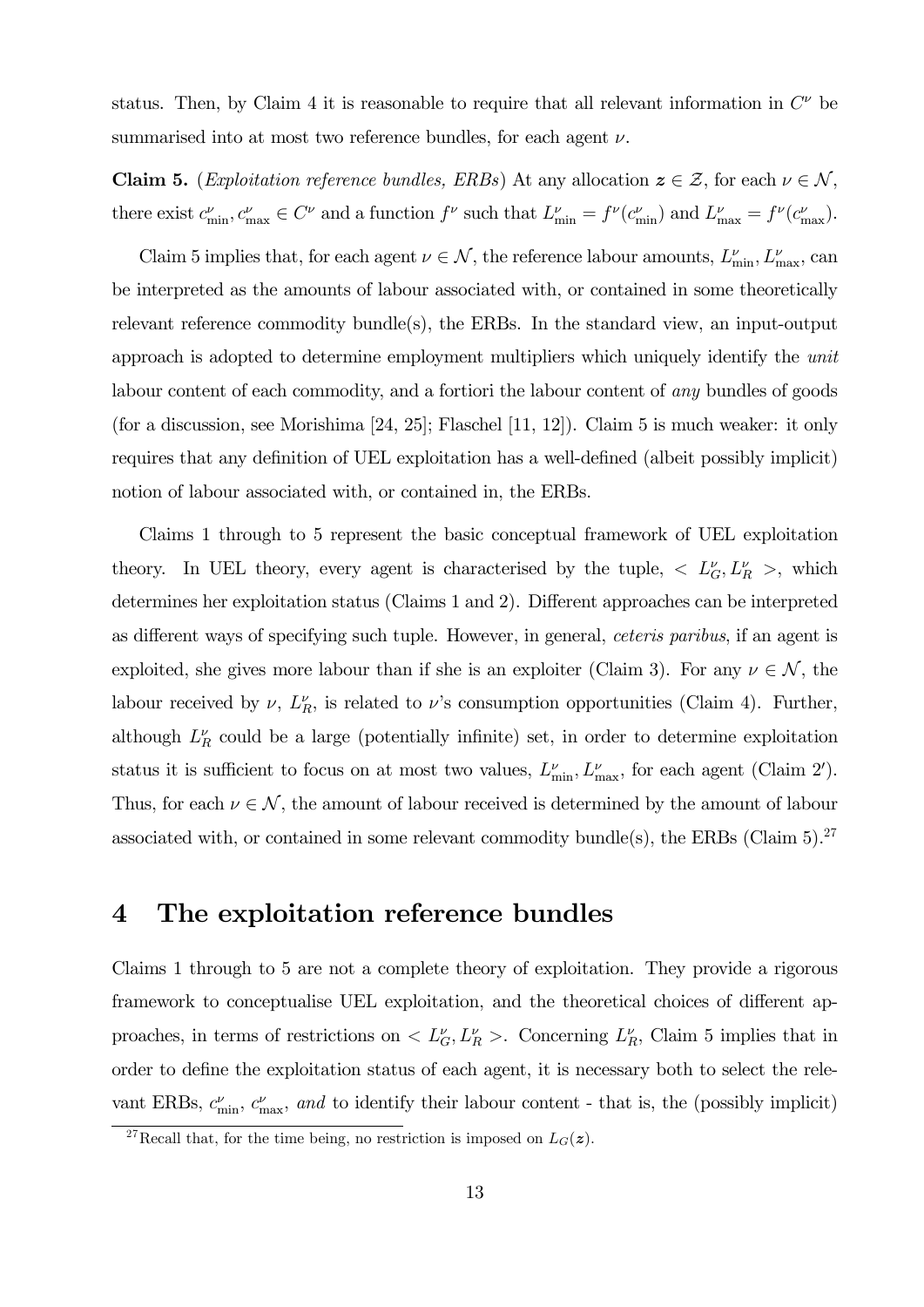function  $f^{\nu}$  that associates a reference labour amount with each ERB. In general economies, neither choice is obvious, and various definitions have, in fact, been proposed. In this section, we explore some additional restrictions on  $c_{\min}^{\nu}$ ,  $c_{\max}^{\nu}$  and  $f^{\nu}$  that aim to incorporate formally weak, theoretically robust, and widely shared intuitions in UEL exploitation theory.

For each agent  $\nu$ , let  $\omega^{\nu} \in \mathbb{R}_{+}^{M}$  be  $\nu$ 's endowment of productive assets. Let  $(p, w, r)$  be the vector describing, respectively, the prices of commodities and labour, and the rate of return on capital at allocation  $\boldsymbol{z} \in \mathcal{Z}^{28}$  Then, let  $B(\omega^{\nu}, l^{\nu}; p, w, r)$  be  $\nu$ 's set of potentially *affordable* bundles or, in market economies, her potential budget set at  $z^{29}$ . The next claim requires  $c_{\min}^{\nu}$ ,  $c_{\max}^{\nu}$  to be in the set of economically feasible choices for agent  $\nu$ .

**Claim 6.** (*Economic feasibility*) At any allocation  $z \in \mathcal{Z}$  with a price vector  $(p, w, r)$ ,  $c_{\min}^{\nu}, c_{\max}^{\nu} \in B(\omega^{\nu}, l^{\nu}; p, w, r)$  for all  $\nu \in \mathcal{N}$ .

Claim 6 stipulates that the ERBs, which determine the amount of labour 'received' by agent  $\nu$  - and, ultimately, agent  $\nu$ 's exploitation status, - be related to the agent's affordable choices or, in market economies, to her income. Claim 6 clearly holds in UEL approaches that take the ERB to be unique and equal to the workers' subsistence basket.<sup>30</sup> But it is also true in more general approaches that abandon a subsistence view and define labour received by workers focusing on "commodities whose value is equivalent to the wages he receives" (Buchanan [2], p.37), or "the amounts of wage goods which they can buy with the wages they receive" (Morishima [24], p.46). As Roemer ([35], p.90) aptly puts it, at the most general level, labour received by an agent is determined looking at the amount of labour contained "in the goods he can purchase with his revenues from production (which may come from wages, profits, or the sale of commodities)".

Yet Claim 6 does not require that  $c_{\min}^{\nu}$ ,  $c_{\max}^{\nu}$  exhaust income, i.e. be on the budget line, nor does it constrain the way in which they should be chosen. By focusing on potential, rather than actual or realised income, Claim 6 allows for many different views concerning the

<sup>&</sup>lt;sup>28</sup>Because we are not assuming economic activities to be coordinated by competitive markets,  $(p, w, r)$  could be either actual or hypothetical (shadow) prices and we could further generalise the analysis by allowing for differential wage rates, profit rates and even prices of commodities. Yet this would significantly increase notational intensity without adding further theoretical insights.

<sup>&</sup>lt;sup>29</sup>Formally:  $B(\omega^{\nu}, l^{\nu}; p, w, r) \equiv \{c^{\nu} \in C \mid pc^{\nu} \leq w l^{\nu} + r p \omega^{\nu}\}.$ 

 $30$  Indeed, the weak notion of economic feasibility formalised in Claim 6 is (implicitly) endorsed even in approaches that deny the relevance of income distribution for the determination of exploitation status, and the rate of exploitation, while focusing on the concept of necessary labour (e.g., Holmstrom [18], pp.360ff).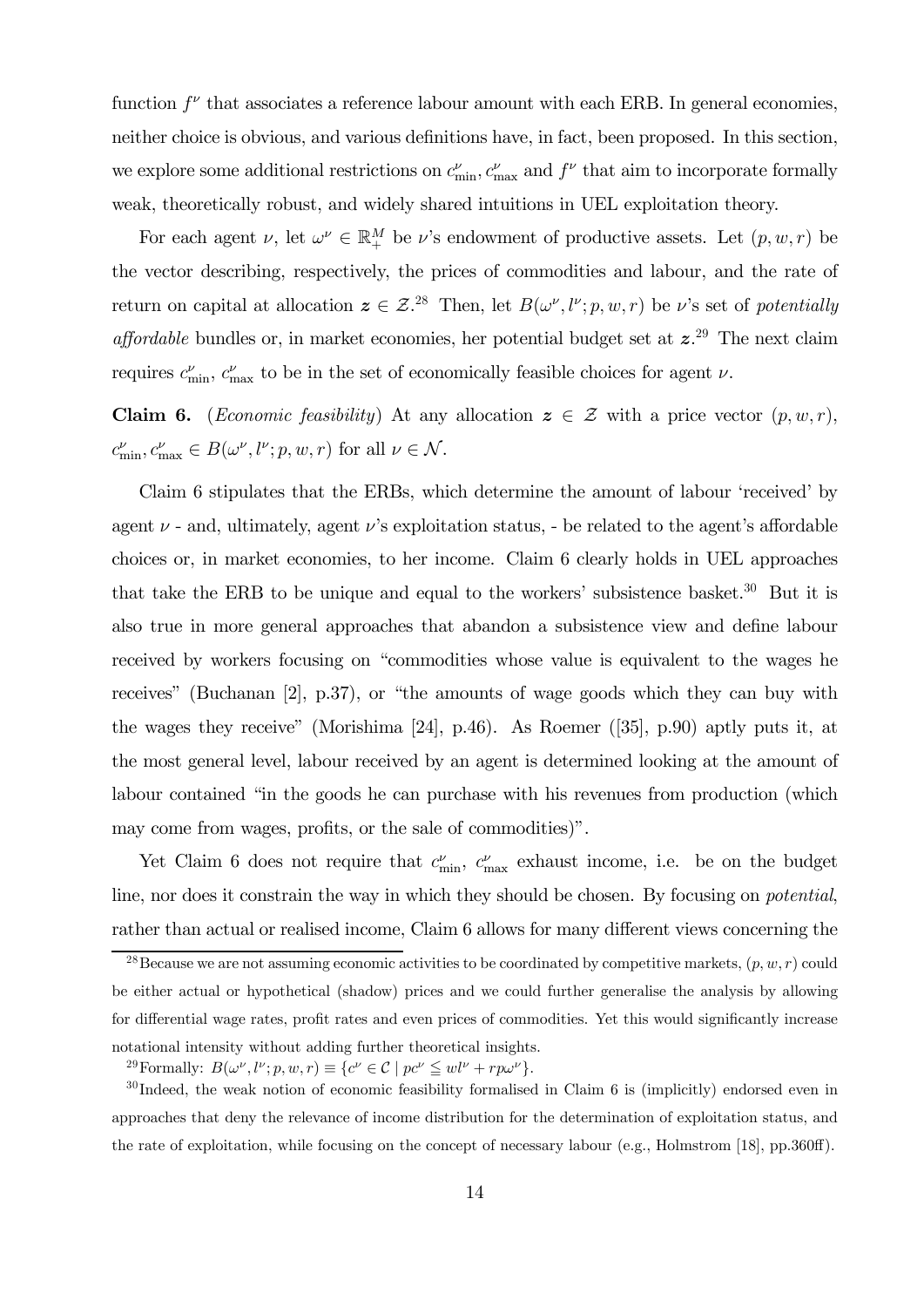appropriate choice of the ERBs: they may coincide with the bundle actually purchased by agents at  $z \in \mathcal{Z}$ ,<sup>31</sup> or they may measure some potential, or normatively relevant, commodity bundles that are actually or only potentially affordable.<sup>32</sup> The latter approach is important, for example, in modal definitions in which exploitation status "cannot be established just by looking at actual behaviour" (Elster [8], p.173).

Claim 6 imposes an economic feasibility condition on the ERBs. Following classic UEL exploitation theory, Claim 7 requires that  $c_{\min}^{\nu}$ ,  $c_{\max}^{\nu}$  be also *technologically* feasible as net output of some production process. For any  $c \in \mathbb{R}^M_+$ , let  $\phi(c)$  be the set of activities that produce at least c as net output.<sup>33</sup> Then:

**Claim 7.** (*Technical feasibility*) At any allocation  $z \in \mathcal{Z}$ ,  $\phi(c_{\min}^{\nu}) \neq \emptyset$  and  $\phi(c_{\max}^{\nu}) \neq \emptyset$ holds for all  $\nu \in \mathcal{N}$ .

The emphasis on production conditions is standard in the traditional Marxist view according to which the amount of labour received by workers is equal to the value of labour power. Because labour power is a produced commodity, its value is given by the amount of labour necessary to produce it, which is "identical with the amount of time required to produce the means of subsistence of the worker" (Cohen [3], p.340; see also Morishima [25], p.614). According to Roemer ([31], p.54), "the value of labor power possesses a complex determination, whose origins are in the method of production." But, more generally, in the UEL approach exploitation is a specific wrong rooted in the sphere of production (Cohen [3], p.345; Elster [8], p.167; Fleurbaey [13], p.184), and formal UEL definitions "map from the fundamental relations of production into the labour market and from this to the market of commodities, and then invert the mapping so as to go from the market of the final goods back to the production relationship" (Morishima and Catephores [26], p.43).

<sup>33</sup>Formally,  $\phi(c) \equiv {\alpha \in P \mid \hat{\alpha} \geq c}.$ 

Claim 7 requires the ERBs to be technically feasible as net output of some production <sup>31</sup> According to Elster [8], for example, the ERBs should be related to agents' actual consumption choices. For "the use made of the revenues may be relevant to the moral status of their distribution" (Elster [8], p.177) and one may wish to distinguish between consumption and investment.

 $32$ Yet, Claim 6 incorporates an emphasis on current economic data that contradicts approaches focusing on historical injustice, such as Steiner's [43]. For Claim 6 requires that the ERBs (and thus the amount of labour received by agents) be determined based on actual, current endowments rather than, counterfactually, on the endowments that would have emerged had no prior rights violation occurred.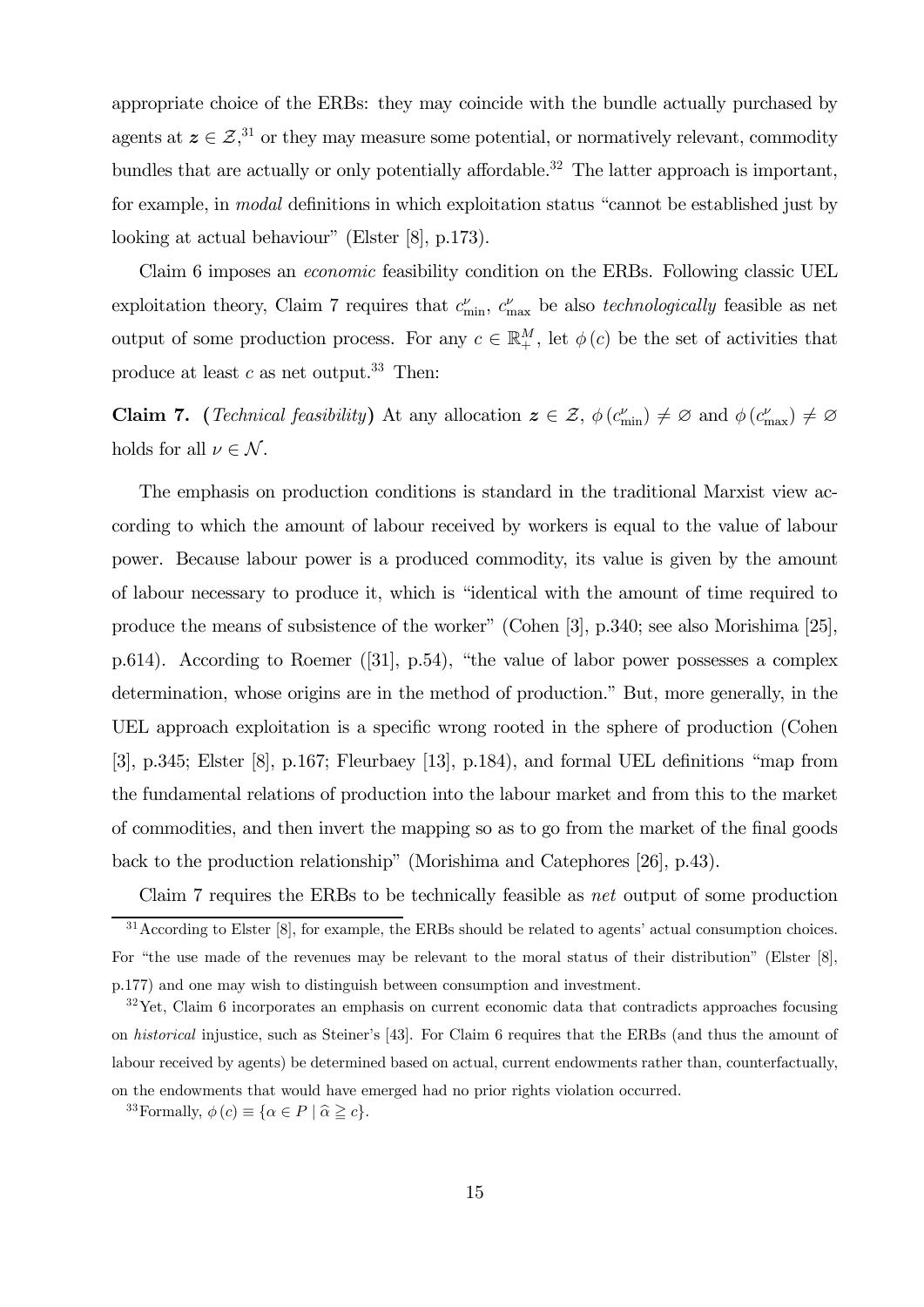process.<sup>34</sup> This is because the direct labour used to produce a bundle c as net output allows one to capture the total amount of labour contained in the ERBs, namely "the embodied labour - direct and indirect - in producing c from scratch" (Roemer [32], p.148). A focus on net output is also natural in those UEL approaches that define embodied labour such that total labour performed in the economy in a given period is equal to the labour contained in net national product, and conceive of exploitation as measuring (using a labour metric) how net national product is parcelled out to individuals.<sup>35</sup>

Claims 6 and 7 impose restrictions on the choice of ERBs, but are silent on the labour contained in  $c_{\min}^{\nu}$ ,  $c_{\max}^{\nu}$ . The next two claims focus on the function  $f^{\nu}$  that associates a reference amount of labour to each ERB.

Let  $s = (s^1, ..., s^N)$ . Claim 8 is a natural complement to Claim 7 in that it requires that the reference amounts of labour also be related to production conditions.

**Claim 8.** (Reference labour amounts) At any allocation  $z \in \mathcal{Z}$ , the reference amounts of labour  $L_{\min}^{\nu} = f^{\nu}(c_{\min}^{\nu})$  and  $L_{\max}^{\nu} = f^{\nu}(c_{\max}^{\nu})$  depend on the amount of labour necessary to produce  $c_{\min}^{\nu}$ ,  $c_{\max}^{\nu}$ . Formally, for all  $\nu \in \mathcal{N}$ , there exist production processes  $\alpha_{\min}^{\nu}$ ,  $\alpha_{\max}^{\nu} \in P$ such that  $\alpha_{\min}^{\nu} \in \phi(c_{\min}^{\nu})$  and  $\alpha_{\max}^{\nu} \in \phi(c_{\max}^{\nu})$ , and a profile of positive linear transformations  $(\kappa^{\nu}(P, \mathbf{s}, \mathbf{z}))_{\nu \in \mathcal{N}}$  such that  $L_{\min}^{\nu} = \kappa^{\nu}(P, \mathbf{s}, \mathbf{z}) \cdot \alpha_{l_{\min}}^{\nu}$  and  $L_{\max}^{\nu} = \kappa^{\nu}(P, \mathbf{s}, \mathbf{z}) \cdot \alpha_{l_{\max}}^{\nu}$ .

Claim 8 imposes a restriction on the function  $f^{\nu}$  that associates a reference labour amount to every ERB by stipulating that it be constrained by the properties of the production process. The notion of labour contained adopted is by no means metaphysical and bears no conceptual relation with the disputes on the labour theory of value. The labour contained in the ERBs is a well-defined amount related to current technical conditions,<sup>36</sup> and to the direct amount of (effective) labour used in the production process. Contra Steedman [42], Claim 8 rules out negative reference labour amounts, because the labour contained in the ERBs, and thus the labour received by agents "should be non-negative by definition" (Morishima and Catephores [26], p.32; see also Flaschel [12], p.18).

<sup>&</sup>lt;sup>34</sup>Claim 7 may be considered as a strong requirement if each agent has different bundles  $c_{\min}^{\nu}$ ,  $c_{\max}^{\nu}$ . Yet it is easily satisfied for realistic choices of  $c_{\min}^{\nu}$ ,  $c_{\max}^{\nu}$ , or if the set P possesses some standard properties (such as free disposal; see Veneziani and Yoshihara [47]).

 $35$  For example, Flaschel [11, 12]; Duménil [6]; Foley [15]; and Fleurbaey ([13], p.171). See also the discussion in Morishima and Catephores ([26], pp.42-43) and Roemer ([34], pp.30-31).

 $36$ Rather than the labour actually used in the past to produce a certain bundle of goods (Cohen [3], pp.346ff).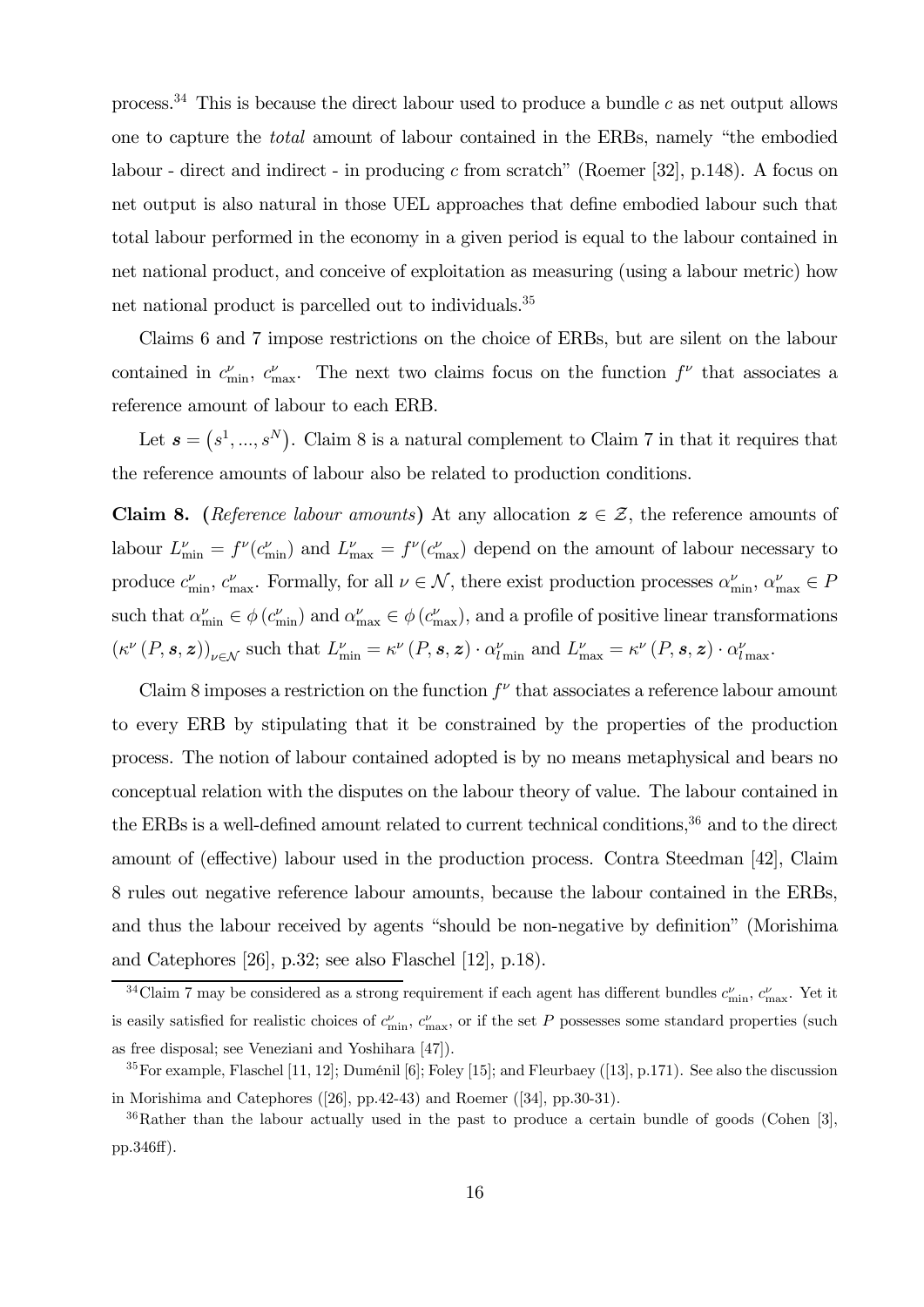According to Claim 8, the reference labour amounts may be quantities of effective labour, but this is not a requirement: different specifications of the positive linear transformations  $(\kappa^{\nu}(P, s, z))_{\nu \in \mathcal{N}}$  will correspond to different notions of the labour 'received' (as well as 'given') by agents, and the appropriate choice of  $(\kappa^{\nu}(P, s, z))_{\nu \in \mathcal{N}}$  may depend on the normative use of the concept of exploitation (Fleurbaey [13], pp.176-177).<sup>37</sup> We return to this issue in section 6 below.

A focus on production and on the notion of labour contained in the ERBs may seem restrictive in that it rules out, for example, approaches focusing on exchange whereby the reference amounts of labour are determined based on labour commanded - that is, on the amount of labour power that an agent may purchase on the market with her income. This should not be a major concern. Although they do not enter Claim 8, considerations of purchasing power or, more general, affordability are relevant in the framework proposed so far, especially in Claim 6. In general, Claim 8 allows for the possibility that price magnitudes and market relations enter the definition of labour contained in the ERBs (Roemer [32]; Flaschel [11, 12]). Further, although Claim 8 does impose some restrictions on  $f^{\nu}$ , they are extremely weak and the choice of reference amounts of labour remains significantly open. For, there may be many ways of producing the ERBs, and so the sets  $\phi$  ( $c_{\min}^{\nu}$ ) and  $\phi$  ( $c_{\max}^{\nu}$ ) may be very large.<sup>38</sup> Claim 8 imposes no restrictions on the way in which  $L_{\min}^{\nu}$  and  $L_{\max}^{\nu}$  are chosen among the (possibly infinite) labour amounts of activities in  $\phi$  ( $c_{\min}^{\nu}$ ) and  $\phi$  ( $c_{\max}^{\nu}$ ).

Given that our aim is to identify the foundations of UEL exploitation theory, and derive a domain condition that incorporates the intuitions of all of the main approaches, there is no reason to impose any strong restrictions on  $f^{\nu}$ . Different restrictions may appropriately reflect alternative views on UEL exploitation, or may be desirable in different economic environments.<sup>39</sup> Yet, a common assumption in the UEL literature is that, however determined,

 $37$ Actually, the axiomatic framework could be generalised further by allowing for nonlinear transformations  $(\kappa^{\nu}(P, s, z))_{\nu \in \mathcal{N}}$  in Claim 8, or by comparing  $L_R^{\nu}$  and  $L_G^{\nu}$  by means of a general binary relation  $\succsim$  (which is not necessarily equal to the inequality  $\geq$ ), and letting  $L_{\min}^{\nu} = \alpha_{l \min}^{\nu}$  and  $L_{\max}^{\nu} = \alpha_{l \max}^{\nu}$  in Claim 8. Given the focus of this paper, however, we have opted for the more transparent approach in terms of inequalities and restricting Claim 8 to linear transformations, consistently with the rest of the literature.

<sup>&</sup>lt;sup>38</sup>If the production set P satisfies a standard free disposal condition, then for any  $c \in \mathbb{R}^M_+$ , the set  $\phi(c)$ may have an uncountably infinite number of elements.

 $39$ Maybe reference labour amounts should be determined based on the production techniques *actually* used at a given allocation (see, e.g., Flaschel [11, 12]). But maybe not. Claim 8 allows for approaches focusing on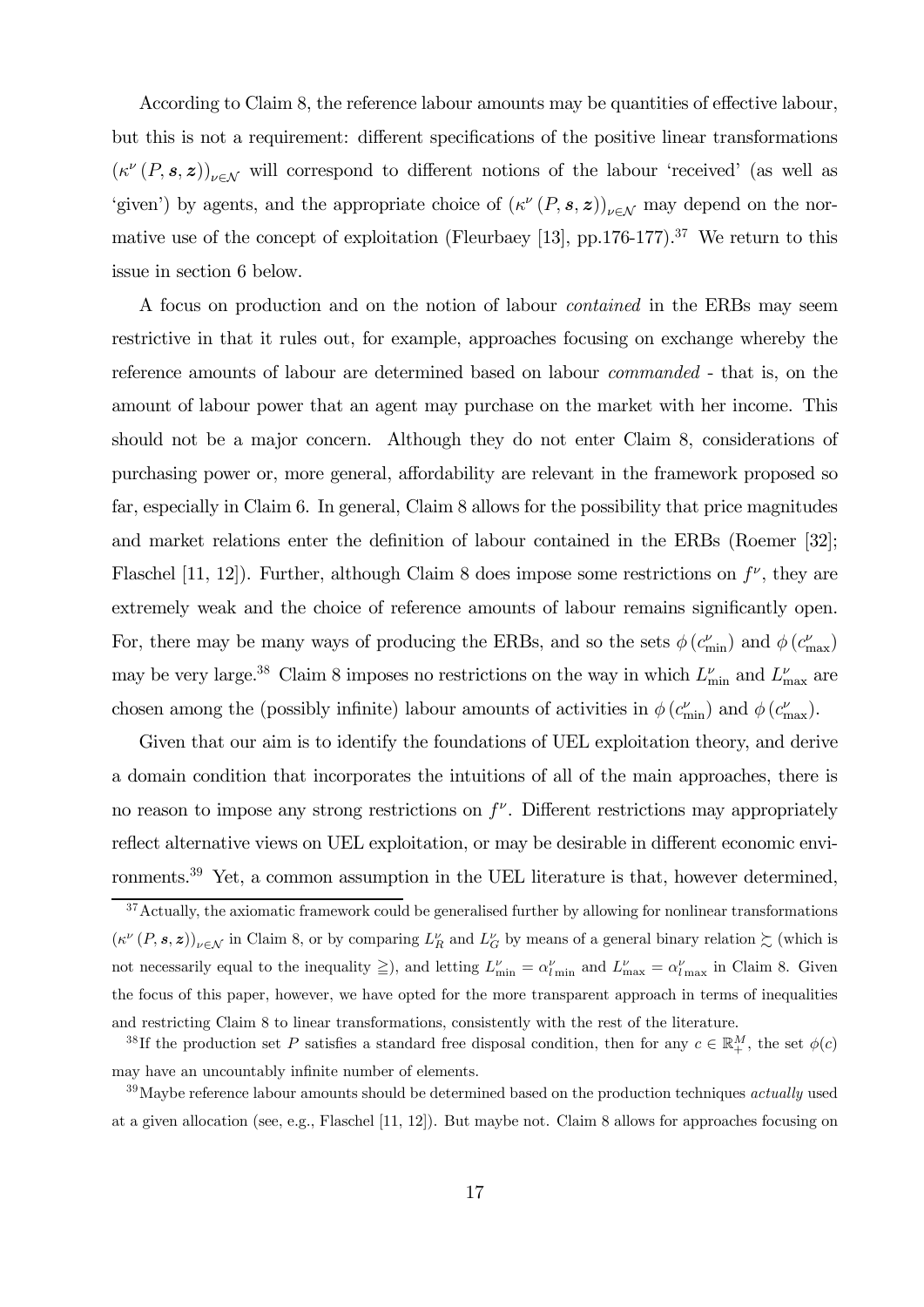the reference amounts of labour be well-defined and unique.

**Claim 9.** (*Production objectivism*) At any allocation  $\boldsymbol{z} \in \mathcal{Z}$ , for any  $\nu, \mu \in \mathcal{N}$ , if  $c_{\min}^{\nu} = c_{\min}^{\mu}$ min and  $c_{\text{max}}^{\nu} = c_{\text{max}}^{\mu}$ , then  $L_{\text{min}}^{\nu} = L_{\text{min}}^{\mu}$  and  $L_{\text{max}}^{\nu} = L_{\text{max}}^{\mu}$ .

According to Claim 9, if the ERBs of two agents are equal, then the associated reference labour amounts should be the same: the labour associated with, or contained in the ERBs should be uniquely identified based on production conditions and not on idiosyncratic subjective factors. To put it differently, Claim 9 does not impose any restrictions on how the labour contained in the ERBs should be defined, but it does require that it be uniquely determined. Although there are many conceivable ways of determining  $L_{\text{min}}^{\nu}$  and  $L_{\text{max}}^{\nu}$ , Claim 9 states that such differences should be at the level of the theory, and not of arbitrary individual characteristics. It is important to stress that this does not imply that subjective preferences and individual choices are irrelevant in determining exploitation status. It only means that the labour contained in the ERBs should not depend on the identity of the agents' receiving them.

Claim 9 holds in the standard Marxian approach, whereby the labour content of a bundle, however defined, is *uniquely* determined and exploitation status is independent of agents' subjective characteristics. According to Morishima ([24], p.181), for example, a fundamental property of a definition of exploitation is that "each worker has to be shown to be equally exploited by the capitalists." Yet, Claim 9 seems reasonable also more generally and it is widely shared in UEL approaches: as argued by Yoshihara and Veneziani [55], one of the essential, if not defining characteristics of exploitation as a normative construct in political philosophy is its (weakly) objectivist thrust.<sup>40</sup> "If an agent could change from being exploited into being an exploiter simply as a result of a change of tastes, some of the moral connotations of exploitation would be lost" (Elster [8], p.174). Claim 9 seems the weakest, and most easily defensible, part of a general objectivist theory of UEL exploitation. For if labour is 'received' via some commodity bundles, then it seems natural to require that a single reference amount of labour be associated with any ERB.

Claims 6-9 complete the analysis of the basic structure of UEL approaches. In UEL

which he has no control."

possibly counterfactual (e.g. 'optimal' in some relevant sense) techniques, as in Definitions 1 and 2 below.  $40$ More strongly, Roemer ([32], p.110) has argued that the notion of exploitation "should be independent of the subjective preferences of agents, as whether an agent is exploited should be an objective fact over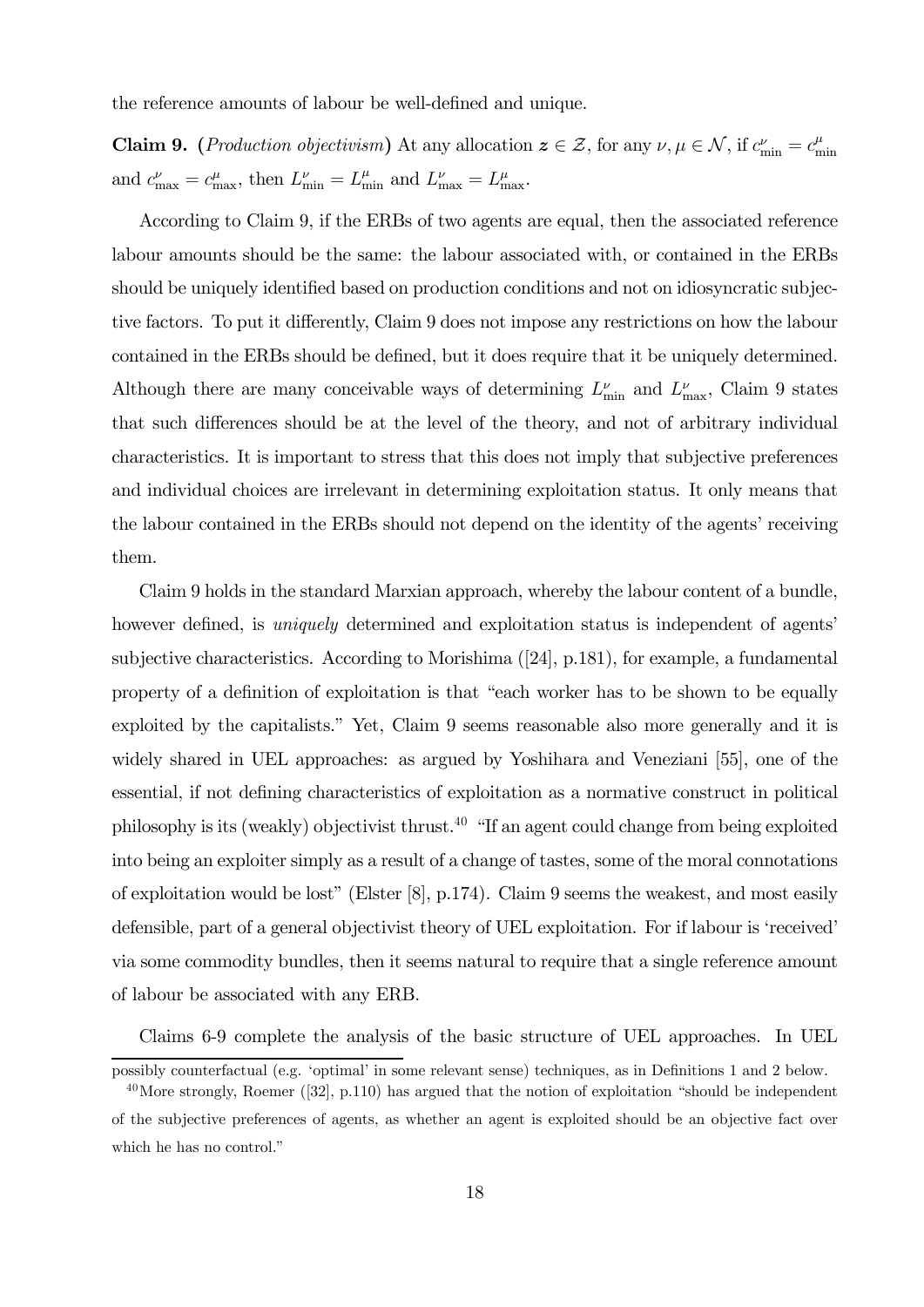exploitation theory, the exploitation status of an agent  $\nu \in \mathcal{N}$  is characterised by the tuple,  $\langle L_G^{\nu}, L_R^{\nu} \rangle$ , denoting the labour 'given' and 'received' by her. The labour received by each agent  $\nu$ ,  $L_R^{\nu}$ , is related to  $\nu$ 's consumption opportunities and is determined by the amount of labour associated with, or contained in some relevant commodity bundle(s), the ERBs. Claims 6-9 provide some basic restrictions on the choice of the ERBs, and on their labour content. For every agent  $\nu$ , the ERBs should be potentially affordable (Claim 6) and technically feasible (Claim 7). The labour associated with, or contained in the ERBs is (a linear function of) the amount of labour necessary to produce them (Claim 8), which should be well-defined and uniquely determined independently of subjective factors (Claim 9).<sup>41</sup>

As shown below, Claims 1 through to 9 are theoretically salient and identify the contours of UEL exploitation theory, while defining a rather large domain of admissible approaches.

#### 5 Labour exploitation

Claims 1 through to 9 identify the common structure underlying different approaches to UEL exploitation. In this section, we formalise an axiom, called Labour Exploitation, that incorporates Claims 1-9. The axiom is a domain condition: it captures the core intuitions of UEL theory and so, we argue, it identifies the domain of admissible exploitation forms.

Labour Exploitation (LE): Given any definition of exploitation, the set of exploited agents  $\mathcal{N}^{ted} \subseteq \mathcal{N}$  and the set of exploiters  $\mathcal{N}^{ter} \subseteq \mathcal{N}$  should have the following property. Given an economy with  $(P, s)$ , at any allocation  $z \in \mathcal{Z}$  with a price system  $(p, w, r)$ , there exist a profile of positive linear transformations  $(\kappa^{\nu}(P, \mathbf{s}, \mathbf{z}))_{\nu \in \mathcal{N}}$  and a profile  $(c_{\min}^{\nu}, c_{\max}^{\nu})_{\nu \in \mathcal{N}}$  satisfying production objectivism such that for each agent  $\nu \in \mathcal{N}$ ,  $c_{\min}^{\nu}, c_{\max}^{\nu} \in B(\omega^{\nu}, l^{\nu}; p, w, r)$  and for some  $\alpha^{c_{\min}^{\nu}} \in \phi(c_{\min}^{\nu})$  and some  $\alpha^{c_{\max}^{\nu}} \in \phi(c_{\max}^{\nu})$  with  $\alpha_{l}^{c_{\max}^{\nu}} \geq \alpha_{l}^{c_{\min}^{\nu}}$ :

$$
\nu \in \mathcal{N}^{ted} \text{ if and only if } \kappa^{\nu}(P, \mathbf{s}, \mathbf{z}) \cdot \alpha_l^{c_{\max}^{\nu}} < L_G^{\nu},
$$
\n
$$
\nu \in \mathcal{N}^{ter} \text{ if and only if } \kappa^{\nu}(P, \mathbf{s}, \mathbf{z}) \cdot \alpha_l^{c_{\min}^{\nu}} > L_G^{\nu}.
$$

 $^{41}$ It should be emphasised that Claims 7-9 do not provide a general theory of the determination of labour content. For they do not focus on all conceivable or even feasible bundles of commodities  $c \in \mathbb{R}^M_+$ . Indeed, they impose restrictions only on a (potentially very small) subset,  $\{c_{\min}^{\nu}, c_{\max}^{\nu}\}$ , of the set  $C^{\nu}$  of consumption opportunities of each agent  $\nu$ . Moreover, they hold at a given allocation  $z \in \mathcal{Z}$ , and impose no restrictions on the determination of labour content across allocations.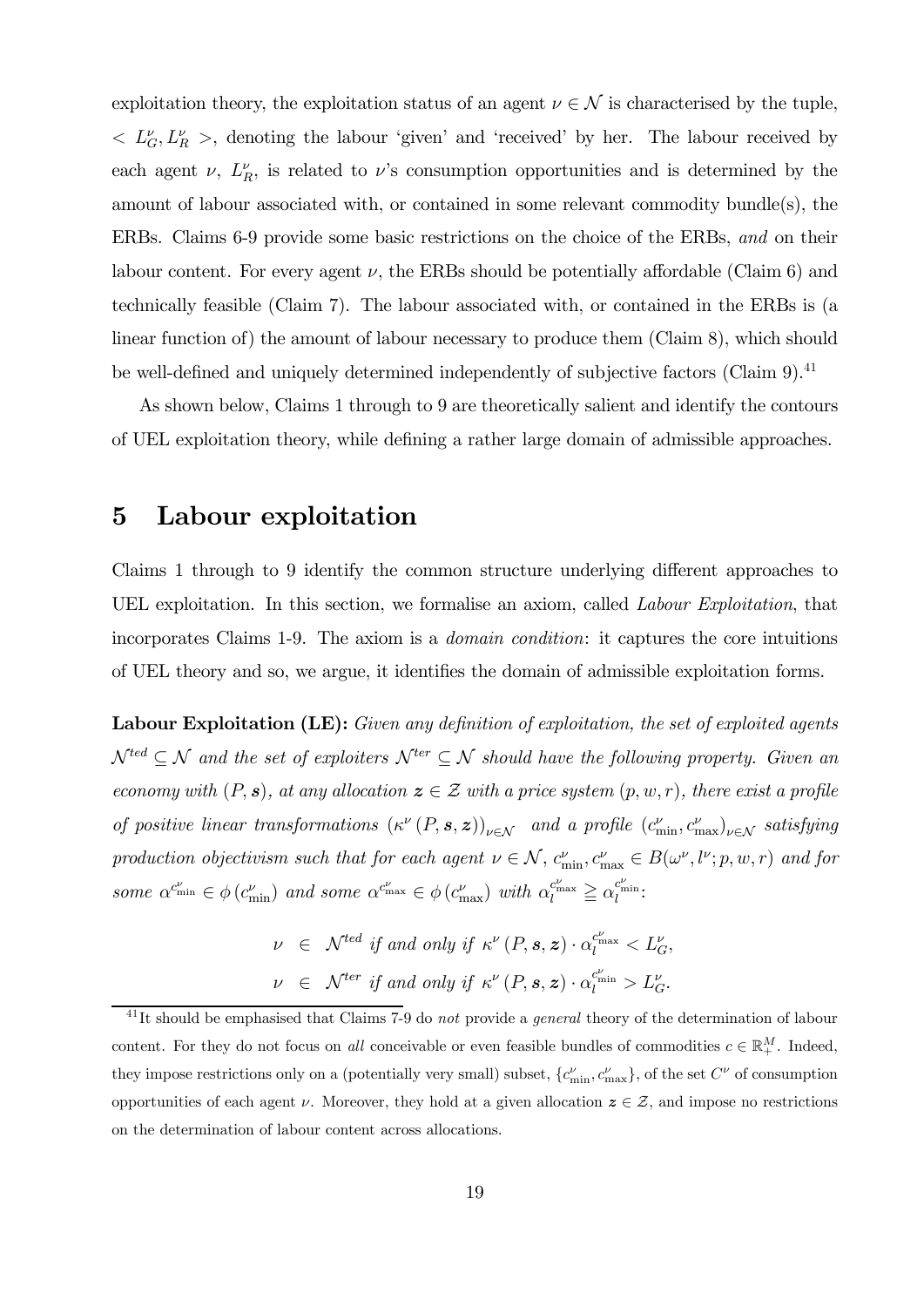LE captures the core insights of UEL exploitation theory common to all of the main approaches.<sup>42</sup> It summarises Claims 1-9: at any feasible allocation  $z$ , the exploitation status of every agent  $\nu$  is determined by the difference between the amount of labour that  $\nu$ 'gives' to the economy, and the amount she 'receives'. Whereas the former quantity is left unspecified, LE requires that the labour received by agents be determined by identifying two (possibly identical) ERBs,  $c_{\min}^{\nu}$ ,  $c_{\max}^{\nu}$ , which must be (at least potentially) affordable and technically feasible, and their associated labour content which is equal to (a linear transformation of) the labour necessary to produce them as net output,  $\kappa^{\nu}(P, \mathbf{s}, \mathbf{z}) \cdot \alpha_l^{c_{\min}^{\nu}},$  $\kappa^{\nu}(P, \mathbf{s}, \mathbf{z}) \cdot \alpha_l^{c_{\max}^{\nu}}$ . The amount of labour that  $\nu$  receives is the (potentially degenerate) interval  $\Big[\kappa^{\nu}\left(P,\bm{s},\bm{z}\right)\cdot\alpha_{l}^{c^{\nu}_{\min}},\kappa^{\nu}\left(P,\bm{s},\bm{z}\right)\cdot\alpha_{l}^{c^{\nu}_{\max}}$ , and so, for any  $\nu \in \mathcal{N}$ , if  $L_G^{\nu}$  is more (resp., less) than  $\kappa^{\nu}(P, s, z) \cdot \alpha_l^{c_{\max}^{\nu}}$  (resp.,  $\kappa^{\nu}(P, s, z) \cdot \alpha_l^{c_{\min}^{\nu}}$ ) then  $\nu$  is regarded as 'giving' more (resp., less) labour than  $\nu$  receives and therefore a member of  $\mathcal{N}^{ted}$  (resp.,  $\mathcal{N}^{ter}$ ).

The key intuitions behind LE are contained in Claims 1-9, and we refer to the previous sections for a detailed discussion. Indeed, it can be shown that a definition of exploitation satisfies Claims 1-9 if and only if it satisfies LE. Two additional points, however, are worth making here, which highlight some further implications of Claims 1-9.

First, LE allows for the possibility that *all* agents in the economy be either exploited or exploiters, that is, it allows for the possibility that  $\mathcal{N}^{ted} = \mathcal{N}$ , or  $\mathcal{N}^{ter} = \mathcal{N}$ . Both cases seem rather peculiar and one may argue that they should be ruled out. However, given the nature of LE as a minimum domain condition, it is appropriate to adopt a weaker formulation. For even some of the classic definitions of exploitation - such as Morishima's [25] - do not exclude these cases. We return to this issue in the concluding section.

Second, LE requires that both the ERBs and their labour content be determined with reference to production, but otherwise imposes no restrictions. In UEL approaches, however, it is often required that only efficient production processes be considered in order to determine exploitation status. This is in line with Marx's notion of socially necessary labour time, and it is also intuitive as it seems objectionable to allow for exploitative relations emerging exclusively from productive inefficiencies and mistakes.

Let  $\partial P \equiv {\alpha \in P \mid \nexists \alpha' \in P \text{ such that } \alpha' > \alpha}$  denote the set of efficient production activities. The next claim restricts the definition of reference labour amounts to efficient

 $^{42}$ **LE** generalises similar axioms analysed by Yoshihara and Veneziani [54], Yoshihara [52], and Veneziani and Yoshihara [47].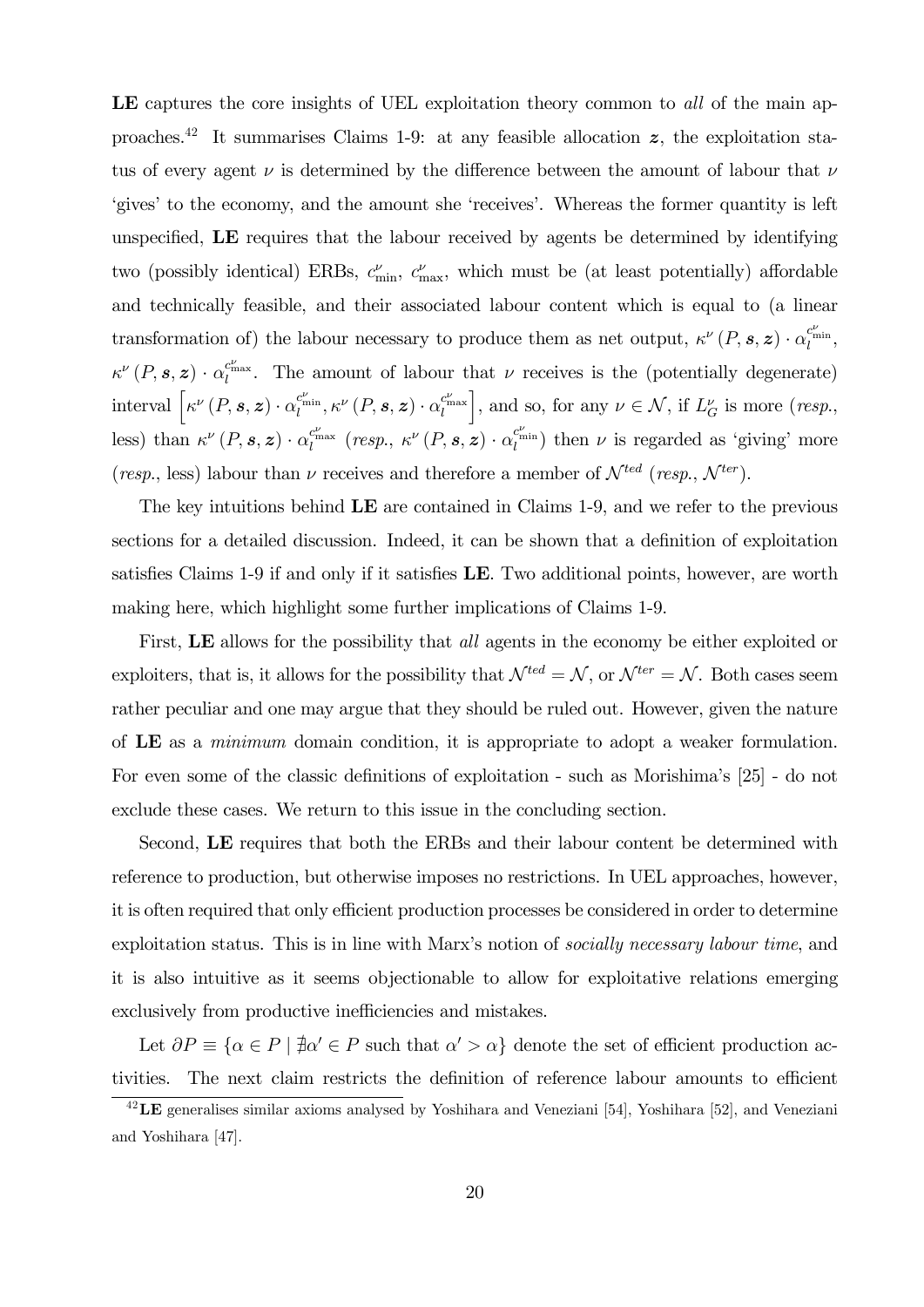processes.

**Claim 10.** (*Productive efficiency*) At any allocation  $z \in \mathcal{Z}$ , for all  $\nu \in \mathcal{N}$ ,  $\alpha^{c_{\min}} \in \partial P$  and  $\alpha^{c_{\max}^{\nu}} \in \partial P$  with  $\widehat{\alpha}^{c_{\min}^{\nu}} \not> c_{\min}^{\nu}, \widehat{\alpha}^{c_{\max}^{\nu}} \not> c_{\max}^{\nu}.$ 

By Claim 10, the ERBs should be producible as net output of efficient production activities. The notion of productive efficiency adopted is extremely weak, in that it requires that there be no activity that can produce strictly more of every output by using strictly less of every input (including labour). Claim 10 is thus quite mild and plausible, and one may argue that LE should be strengthened to incorporate it.<sup>43</sup> According to Morishima ([24], p.180), for example, in the computation of labour amounts one should focus on "those techniques by the use of which the amount of labour needed to produce given amounts of commodities can be minimized." From a normative viewpoint, these are the techniques that maximise the productivity of human labour (ibid., p.184), and "if the worker owned all the necessary means of production himself, all he would have to do would be to work only the minimum amount of hours [necessary to produce his wage-goods]" (Morishima and Catephores [26], p.41; see also Roemer [31], p.38; [32], pp.168-173). From a positive viewpoint, inefficient techniques are at best a transient epiphenomenon in a competitive economy. Yet, one may argue that if the normative emphasis of UEL theory is on participation in productive activities, then actual labour time is what matters since it "describes actual participation" (Sen [40], p.178; see also Flaschel [11, 12]). Thus, consistently with our aim of capturing the core of UEL exploitation theory, we have stated Claim 10 separately because most, but not all of the UEL approaches endorse productive efficiency.

To verify that LE captures the core tenets of UEL theory, we now show that all of the main definitions in the literature satisfy it. For the sake of concreteness, we shall consider allocations  $\boldsymbol{z} = (\boldsymbol{\Lambda}, \boldsymbol{x}) \in \mathcal{Z}$  with a price system  $(p, w, r)$  that are market-feasible in that  $px^{\nu} = w\Lambda^{\nu} + r\mu\omega^{\nu}$  holds for all  $\nu \in \mathcal{N}$ , and if  $x^{\nu}$  is the commodity bundle actually purchased by agent  $\nu \in \mathcal{N}$  then in what follows we shall denote it as  $c^{\nu}$ .

For any bundle  $c \in \mathbb{R}^M_+$ , let l.v. (c) denote the minimum amount of (effective) labour necessary to produce c as net output.<sup>44</sup> In his classic definition, Morishima [25] focuses on the bundle actually purchased by an agent,  $c^{\nu}$ , and defines its labour content as  $l.v. (c^{\nu})$ :

 $^{43}$ Claim 10 is indeed imposed in the formulations of Labour Exploitation in Yoshihara and Veneziani [54]; Yoshihara [52]; and Veneziani and Yoshihara [47].

<sup>&</sup>lt;sup>44</sup>Formally,  $l.v. (c) \equiv \min{\{\alpha_l \mid \alpha \in \phi(c)\}}$ .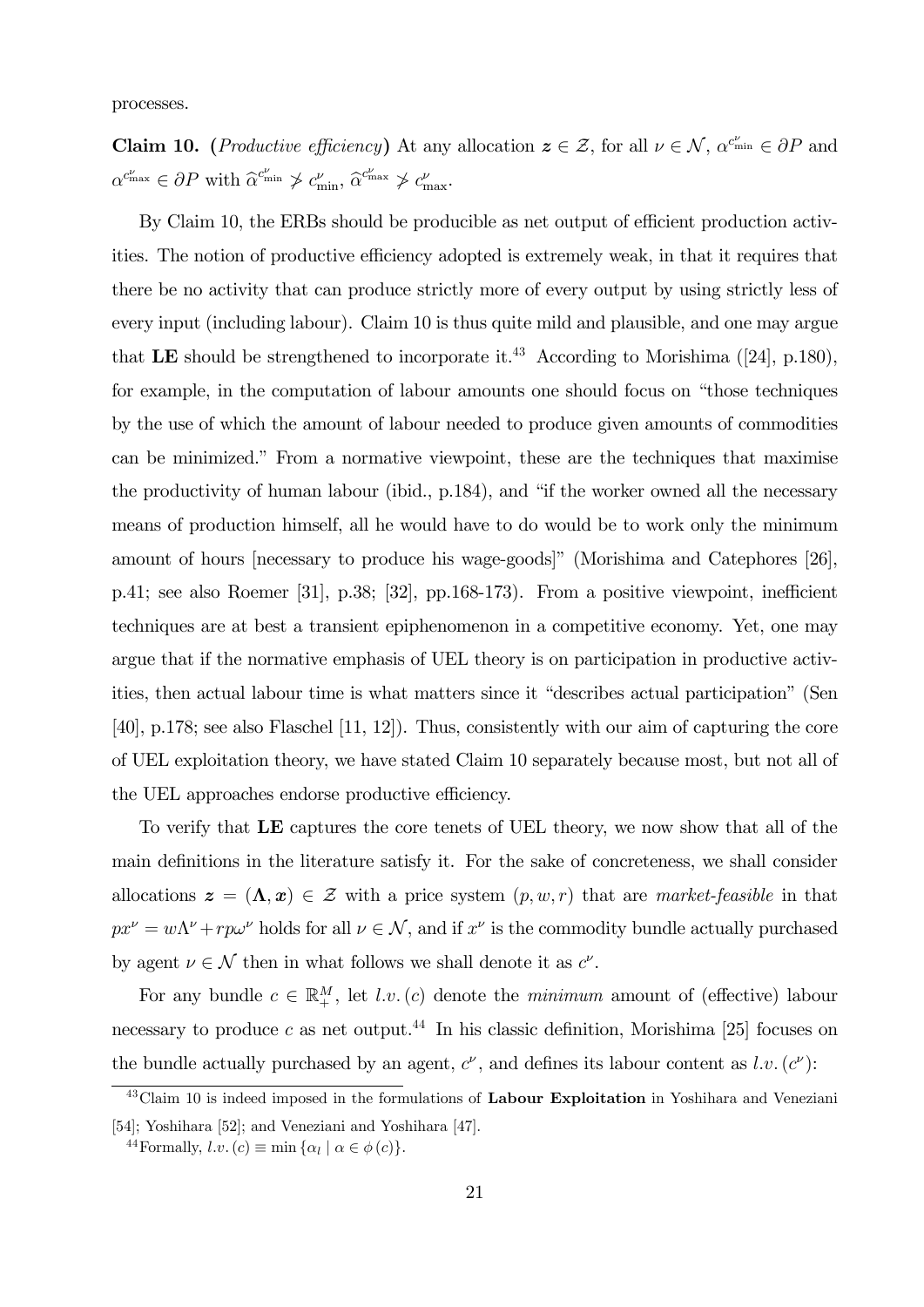**Definition 1** (Morishima  $(25)$ ): Consider any market-feasible allocation z with prices  $(p, w, r)$ . Agent  $\nu \in \mathcal{N}$ , who supplies  $\Lambda^{\nu}$  and purchases  $c^{\nu}$ , is exploited if and only if  $\Lambda^{\nu} > l.v. (c^{\nu})$  and an exploiter if and only if  $\Lambda^{\nu} < l.v. (c^{\nu})$ .

Definition 1 has some desirable characteristics, according to Morishima ([25], pp.616- 618): the notion of exploitation is well-defined because, under weak assumptions concerning the production set, l.v. (c) is unique, well-defined and positive whenever  $c \neq (0, ..., 0)$  and exploitation status is determined prior to and independent of price information, as in the standard Marxian approach, focusing only on production data.

According to Roemer [32], however, Definition 1 is conceptually flawed because it embodies a merely technological concept of value and "is independent of the social relations of production" (Roemer [32], p.152), as it identifies exploitation status based on production techniques that may never be used by profit-maximising capitalists. Like Morishima [25], Roemer [32] focuses on the bundle actually bought by agents,  $c^{\nu}$ , but argues that its labour content should be given by the minimum amount of (effective) labour necessary to produce it as net output among profit-rate-maximising activities at given equilibrium prices, for only the latter production processes will be activated in a capitalist economy.

Let a market-feasible allocation  $\boldsymbol{z} = (\boldsymbol{\Lambda}, \boldsymbol{x}) \in \mathcal{Z}$  with a price system  $(p, w, r)$  be an equilibrium allocation whenever for any  $\nu \in \mathcal{N}$ ,  $(x^{\nu}, \Lambda^{\nu})$  is preferred by  $\nu$  to any other  $(x''', \Lambda'')$  satisfying  $x'' \in \mathbb{R}^M_+$ ,  $0 \leq \Lambda'' \leq l'$ , and  $px'' = w\Lambda'' + rp\omega''$ .<sup>45</sup> For any bundle  $c \in \mathbb{R}^M_+$ , let l.v.  $(c; p, w, r)$  be the *minimum* amount of (effective) labour necessary to produce  $c^{\nu}$  as net output with a profit-rate-maximising activity at given equilibrium prices.<sup>46</sup> Then:

**Definition 2** (Roemer [32], chapter 5): Consider an equilibrium allocation  $z$  with prices  $(p, w, r)$ . Agent  $\nu \in \mathcal{N}$ , who supplies  $\Lambda^{\nu}$  and purchases  $c^{\nu}$ , is exploited if and only if  $\Lambda^{\nu} >$ l.v. $(c^{\nu}; p, w, r)$  and an exploiter if and only if  $\Lambda^{\nu} < l.v.$   $(c^{\nu}; p, w, r)$ .

 $^{45}$ An equilibrium allocation is essentially a *Reproducible solution* as defined by Roemer ([32], pp.64, 114). A thorough discussion of this notion goes beyond the boundaries of this paper. Intuitively, a reproducible solution involves individual optimisation, nonnegative aggregate excess demand in all markets of produced goods, and market clearing in the labour and/or credit market.

<sup>&</sup>lt;sup>46</sup>Formally, let  $P^{\pi}(p, w, r) \equiv \begin{cases} \alpha \in P \mid \frac{p\hat{\alpha} - rp\alpha - w\alpha_l}{p\alpha} = \max_{\alpha' \in P} \frac{p\hat{\alpha}' - rp\alpha' - w\alpha_l}{p\alpha'} \end{cases}$ } be the set of activities that maximise the rate of return on capital at prices  $(p, w, r)$ . Then, l.v. $(c; p, w, r) \equiv$ min  $\{\alpha_l \mid \alpha \in \phi(c) \cap P^{\pi}(p, w, r)\}.$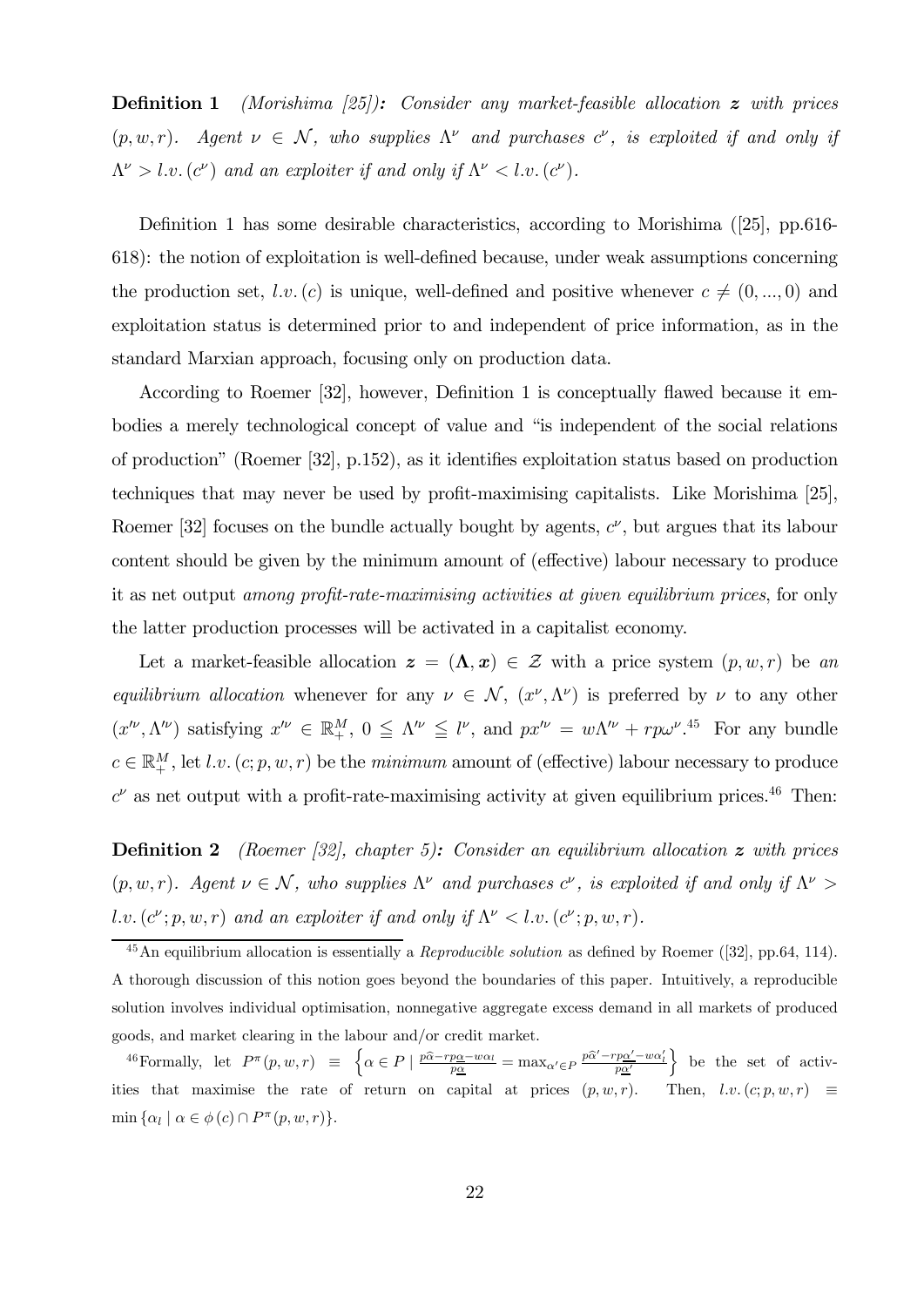Although they preserve many standard insights of exploitation theory, Definitions 1 and 2 have been criticised because exploitation status depends on counterfactual amounts of labour content (Flaschel [11, 12]). For the production activities yielding l.v.  $(c^{\nu})$  or l.v.  $(c^{\nu}; p, w, r)$ may be different from those actually used in equilibrium. According to critics, this use of counterfactuals is theoretically undesirable and makes exploitation an empirically vacuous notion, since the computation of l.v.(c<sup>v</sup>) and l.v.(c<sup>v</sup>; p, w, r) requires information that is not available, including, in Morishima's own words, "information about all the available techniques of production, actually chosen or potentially usable" ([25], p.617, italics added).

The third definition considered here is an extension of the so-called 'New Interpretation' (Duménil [6]; Foley [15]).<sup>47</sup> For any  $p \in \mathbb{R}^M_+$  and  $c \in \mathbb{R}^M_+$ , let  $\mathcal{B}(p, c)$  be the set of bundles that cost exactly as much as c at prices  $p^{48}$ . Let  $\alpha^{p,w,r} \in P$  be the *aggregate (profit-rate*maximising) production activity at an equilibrium allocation  $\boldsymbol{z}$  with prices  $(p, w, r)$ .

**Definition 3** : Consider any equilibrium allocation  $\boldsymbol{z}$  with prices  $(p, w, r)$  and aggregate profit-rate-maximising production activity  $\alpha^{p,w,r}$ . For each  $c \in \mathbb{R}^M_+$  with  $pc \leq p\hat{\alpha}^{p,w,r}$ , let  $\tau^c \in [0,1]$  be such that  $\tau^c \widehat{\alpha}^{p,w,r} \in \mathcal{B}(p,c)$ . The labour content of c at  $z$  is  $\tau^c \alpha_l^{p,w,r}$ .

Definition 3 identifies the labour associated with, or contained in any nonnegative bundle of goods. By Definition 3, the labour content of aggregate net output,  $\hat{\alpha}^{p,w,r}$ , is equal to total social labour,  $\alpha_l^{p,w,r}$ , and for any bundle c whose value does not exceed national income  $p\hat{\alpha}^{p,w,r}$ , the labour contained in c is equal to the fraction  $\tau^c$  of social labour necessary to produce a fraction of aggregate net output,  $\tau^c \hat{\alpha}^{p,w,r}$ , that has the same value as  $c^{49}$ . As in Roemer's [32] approach, in Definition 3 the labour content of a bundle can be identified only if the price vector is known. Yet social relations play a more central role, because the definition of labour content requires a prior knowledge of the social reproduction point  $\alpha^{p,w,r}$ and labour content is explicitly linked to the redistribution of total social labour. Then:

**Definition 4** (New Interpretation): Consider any equilibrium allocation  $\boldsymbol{z}$  with prices  $(p, w, r)$ and aggregate profit-rate-maximising production activity  $\alpha^{p,w,r}$ . For any  $\nu \in \mathcal{N}$ , who supplies  $\Lambda^{\nu}$  and purchases  $c^{\nu}$ , let  $\tau^{c^{\nu}}$  be defined as in Definition 3. Agent  $\nu$  is exploited if and only if  $\Lambda^{\nu} > \tau^{c^{\nu}} \alpha_l^{p,w,r}$  and an exploiter if and only if  $\Lambda^{\nu} < \tau^{c^{\nu}} \alpha_l^{p,w,r}$ .

<sup>47</sup>See Yoshihara and Veneziani [54]; Yoshihara [52]; Veneziani and Yoshihara [47, 46]

<sup>&</sup>lt;sup>48</sup> Formally:  $\mathcal{B}(p, c) \equiv \{y \in \mathbb{R}^M_+ \mid py = pc\}.$ 

<sup>&</sup>lt;sup>49</sup> If  $p\hat{\alpha}^{p,w,r} = 0$ , then  $\tau^c$  is actually undetermined, but in (rather special) equilibria in which the value of aggregate net output is zero, it seems reasonable to impose that  $\tau^c = 0$ .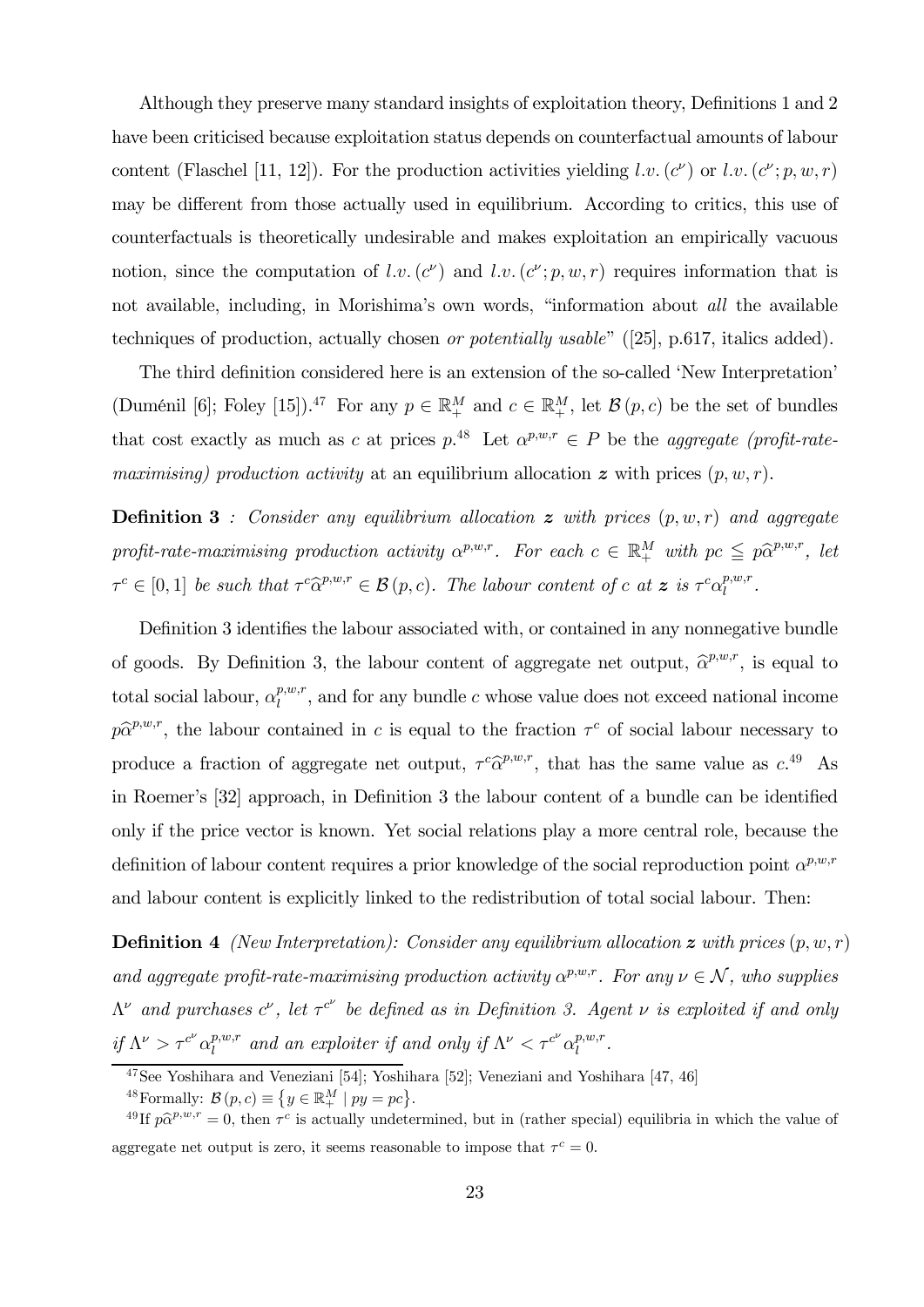In other words, for any agent  $\nu \in \mathcal{N}$ ,  $\tau^{c^{\nu}}$  represents  $\nu$ 's share of national income, and so  $\tau^{c} \alpha_l^{p,w,r}$  is the share of social labour that  $\nu$  receives by earning income barely sufficient to buy  $c^{\nu}$ . Thus, in the New Interpretation, the notion of exploitation is related to the production and distribution of national income and social labour, and depends on empirically observable magnitudes. Yet, Definition 4 has been criticised because, unlike Definitions 1 and 2, the actual bundles purchased by agents are only indirectly relevant to determine exploitation status, and unlike Definition 1, the notion of exploitation depends on price information.

In summary, various definitions can be, and have in fact been, proposed. They have different normative and positive implications, and yet all of them share the fundamental insights of UEL exploitation theory as stated in Claims 1-9. Indeed, they all satisfy LE.

To see this, note that in all of the three approaches examined, for all  $\nu \in \mathcal{N}$ ,  $L_G^{\nu} = \Lambda^{\nu}$ and  $\kappa^{\nu}(P, s, z)=1$ , and the ERB is unique. In Definitions 1 and 2, the ERB corresponds to the bundle actually purchased by agents  $c_{\min}^{\nu} = c_{\max}^{\nu} \equiv c^{\nu} \in B(\omega^{\nu}, l^{\nu}; p, w, r)$ . However, in Definition 1, the labour content of the ERB is the minimum amount of labour necessary to produce it among all conceivable production activities, whereas in Definition 2 it is the minimum amount of labour necessary to produce the ERB among all profit rate maximising processes.<sup>50</sup> In Definition 4, given an equilibrium allocation z with prices  $(p, w, r)$ and aggregate profit-rate-maximising production activity  $\alpha^{p,w,r}$ , the ERB is defined counterfactually as the proportion of net aggregate output that the agent may purchase with her income  $c_{\min}^{\nu} = c_{\max}^{\nu} = c_{e}^{\nu} \equiv \tau^{c^{\nu}} \widehat{\alpha}^{p,w,r} \in B(\omega^{\nu}, l^{\nu}; p, w, r)$ , where  $\tau^{c^{\nu}} = \frac{pc^{\nu}}{p\widehat{\alpha}^{p,w,r}}$ , and its labour content is given by the corresponding share of aggregate social labour,  $\alpha^{c_e^{\nu}} \equiv \tau^{c^{\nu}} \alpha^{p,w,r}$ .

As in Yoshihara [52], it can also be shown that Definitions 1 and 2 would satisfy  $\bf{LE}$  if they were reformulated to be independent of agents' consumption choices - as suggested by Roemer ([32], chapter 4) - by focusing, for example, on the maximum and the minimum amounts of labour that agents can receive with their income so that  $c_{\min}^{\nu}, c_{\max}^{\nu} \in B(\omega^{\nu}, l^{\nu}; p, w, r)$  but in general  $c_{\min}^{\nu} \neq c_{\max}^{\nu} \neq c^{\nu}$ . Similarly, it would be straightforward - albeit notationally intensive - to show that other definitions satisfy LE, including the input-output approach proposed by Flaschel [11, 12]; the variant of Definition 2 that focuses on any activities in  $\phi(c) \cap P^{\pi}(p, w, r)$ , and not only labour-minimising ones (Roemer [32], pp.164-168); and even the subjectivist approach developed by Matsuo [22], according to which the labour contained

<sup>&</sup>lt;sup>50</sup>Formally: in Definition 1,  $\alpha^{c^{\nu}} \in \arg \min \{ \alpha_l \mid \alpha \in \phi(c^{\nu}) \};$  in Definition 2,  $\alpha^{c^{\nu}}$ ∈  $\arg \min \{ \alpha_l \mid \alpha \in \phi(c^{\nu}) \cap P^{\pi}(p, w, r) \}.$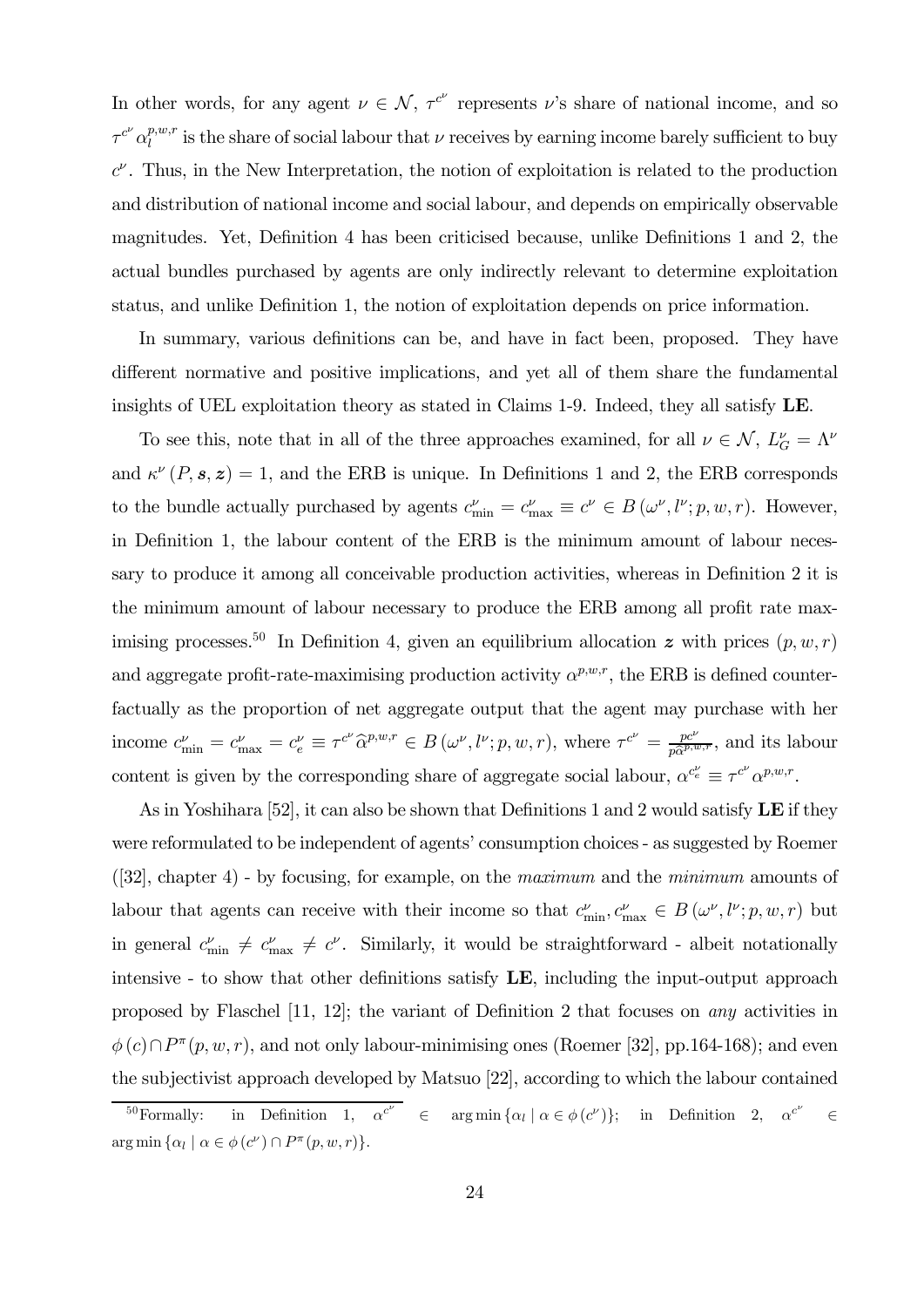in a vector c corresponds to the minimum amount of labour necessary to produce another bundle  $c'$  as net output, which gives at least as much utility as  $c^{51}$ 

This confirms that LE incorporates the main insights of UEL exploitation theory shared by all of the main approaches.

#### 6 Refinements

The purpose of the previous analysis is primarily descriptive: Claims 1-9 aim to disentangle and clarify the intuitions behind all UEL approaches. Despite the seemingly irreconcilable differences between definitions focusing on physical or monetary magnitudes, actual choices or potential consumption, objective data or subjective preferences, actual or counterfactual production processes, and so on, LE identifies - at a deep conceptual level - a fundamental structure that defines UEL exploitation theory in all of its variants - even though this structure, and the notions of ERBs and their labour content are usually left implicit.

By capturing the foundational intuitions common to all UEL approaches, Claims 1-9 can be interpreted as defining the boundaries of the *admissible class* of UEL exploitation forms and LE can be seen as a domain axiom that all UEL definitions should satisfy. From this perspective, Claims 1-9 at the same time identify the common foundations of UEL theory and provide the formal and conceptual framework to examine the normative and positive implications of different definitions.<sup>52</sup> For the boundaries of UEL theory identified by  $\mathbf{LE}$ are extremely wide and potentially include an infinite number of conceivable definitions - i.e. an infinite number of ways of specifying the ERBs, the reference labour amounts, and  $L_G^{\nu}$ . In this section, we illustrate this point by showing how the differences between alternative definitions concerning two important aspects of UEL exploitation can be conceived of as different refinements of, or restrictions on LE.

A first important issue concerns the relevance of individual choices in determining exploitation status. In LE, the amount of labour that agent  $\nu$  receives is determined by some reference bundle(s) that  $\nu$  can in principle purchase. In the standard approach, however, the ERB is the bundle  $c^{\nu}$  actually chosen by agent  $\nu$  at allocation z. Thus, the standard view

<sup>&</sup>lt;sup>51</sup>Provided the same (representative) utility function is used for all agents, or else Claim 9 is violated.

 $52$  For example, Flaschel's ([11], pp.440-1, 449 and [12], pp.17-20) discussion of the desirable properties of the concept of labour values can be interpreted as identifying a set of refinements of Claims 7-9.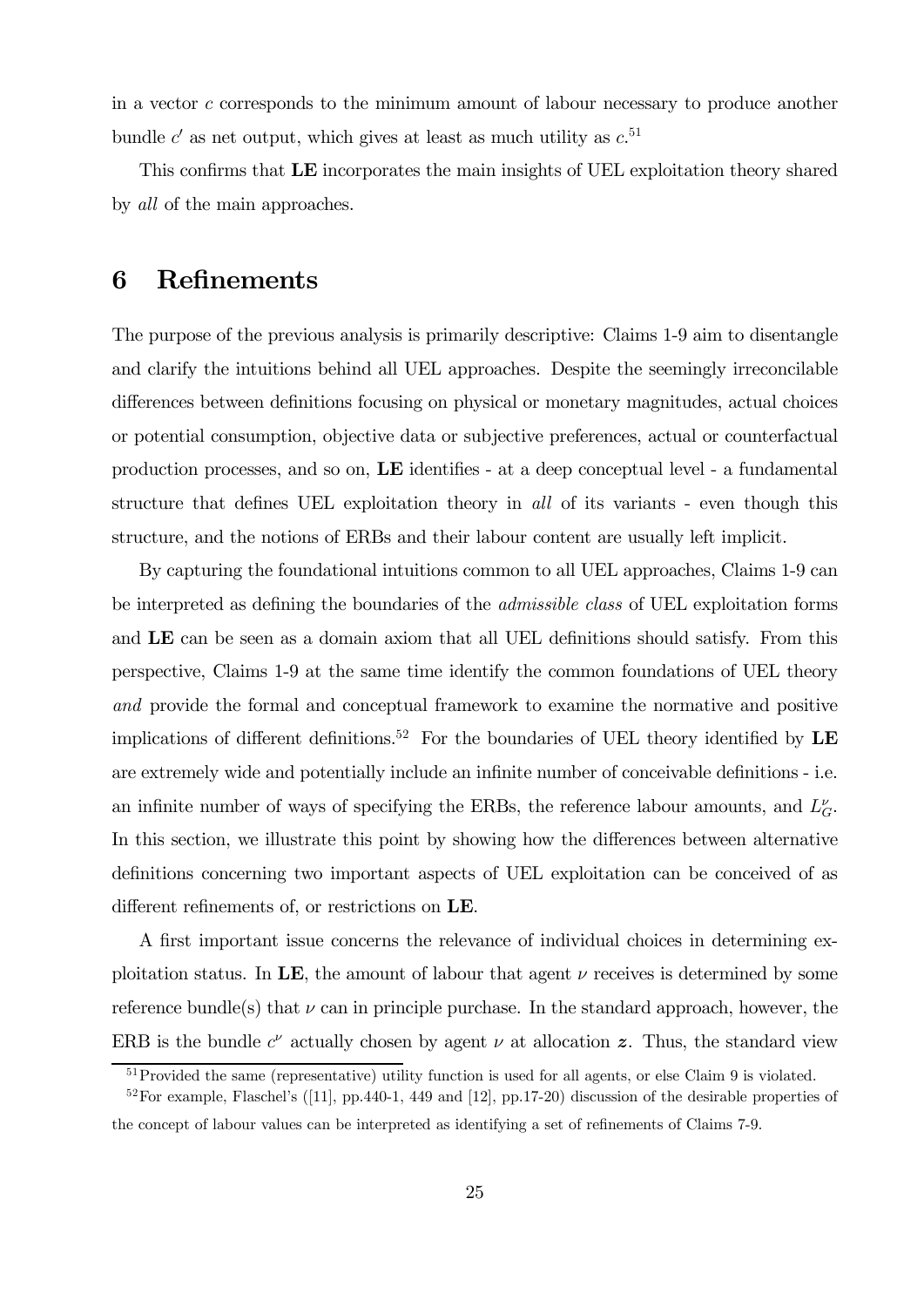can be captured in the following additional restriction:

**Claim 11a.** (*Consumer subjectivism*) At any allocation  $z \in \mathcal{Z}$ ,  $c_{\min}^{\nu} = c_{\max}^{\nu} = c^{\nu}$  for all agents  $\nu \in \mathcal{N}$ .

The theoretical justification for Claim 11a rests on the idea that UEL exploitation status should be defined based only on actual economic data. Disregarding agents' consumption choices implies identifying their exploitation status based on information that is potentially at odds with their actual situation and well-being.<sup>53</sup>

This subjectivist view is not uncontroversial. Following the standard Marxian approach, for example, one may insist that exploitation status depend on production decisions, and not on possibly idiosyncratic consumer choices. From this viewpoint, agents who are identical in all characteristics, except possibly in their consumption choices, should have the same exploitation status. This view can be formalised in the following Claim:

**Claim 11b.** (*Consumer objectivism*) At any allocation  $z \in \mathcal{Z}$ , for any two agents  $\nu, \mu \in \mathcal{N}$ , if  $B(\omega^{\nu}, l^{\nu}; p, w, r) = B(\omega^{\mu}, l^{\mu}; p, w, r)$  then  $c_{\min}^{\nu} = c_{\min}^{\mu}$  and  $c_{\max}^{\nu} = c_{\max}^{\mu}$ .

Claim 11b is called 'Consumer objectivism' because it does not rule out the possibility that subjective factors matter in other aspects of UEL exploitation theory - for example, by defining  $L_G^{\nu}$  as the agents' actual labour supply or even by introducing subjective elements in the determination of the labour 'content' of the ERBs (as in Matsuo [22], see above).

Next, note that in our previous axiomatic analysis, we have left  $L_G^{\nu}$  unspecified because there is no widely shared view on the appropriate definition of the labour 'given' by agents in general economies with heterogeneous labour. In particular, two main approaches can be distinguished which focus either on the effective labour contributed, or on the labour time expended by agents. The former approach can be formalised as follows:

**Claim 12a.** (The contribution view) At any allocation  $z \in \mathcal{Z}$ , the amount of labour that each agent 'gives' is the effective labour that she contributes in economically relevant activities, namely  $L_G(z) = \Lambda = (\Lambda^1, ..., \Lambda^N)$ . Correspondingly, for all  $\nu \in \mathcal{N}$ ,  $\kappa^{\nu}(P, s, z) = 1$ and the reference labour amounts are  $L_{\min}^{\nu} = \alpha_{l \min}^{\nu}$  and  $L_{\max}^{\nu} = \alpha_{l \max}^{\nu}$ .

<sup>&</sup>lt;sup>53</sup>One may also support Claim 11a on the grounds of consistency if  $L_G^{\nu}$  is equal to actual (effective) labour supply. For, "If we wish to define exploitation with reference to the labor an agent actually expends ... then we must admit the preference-relatedness of exploitation in any case" (Roemer [32], p.133).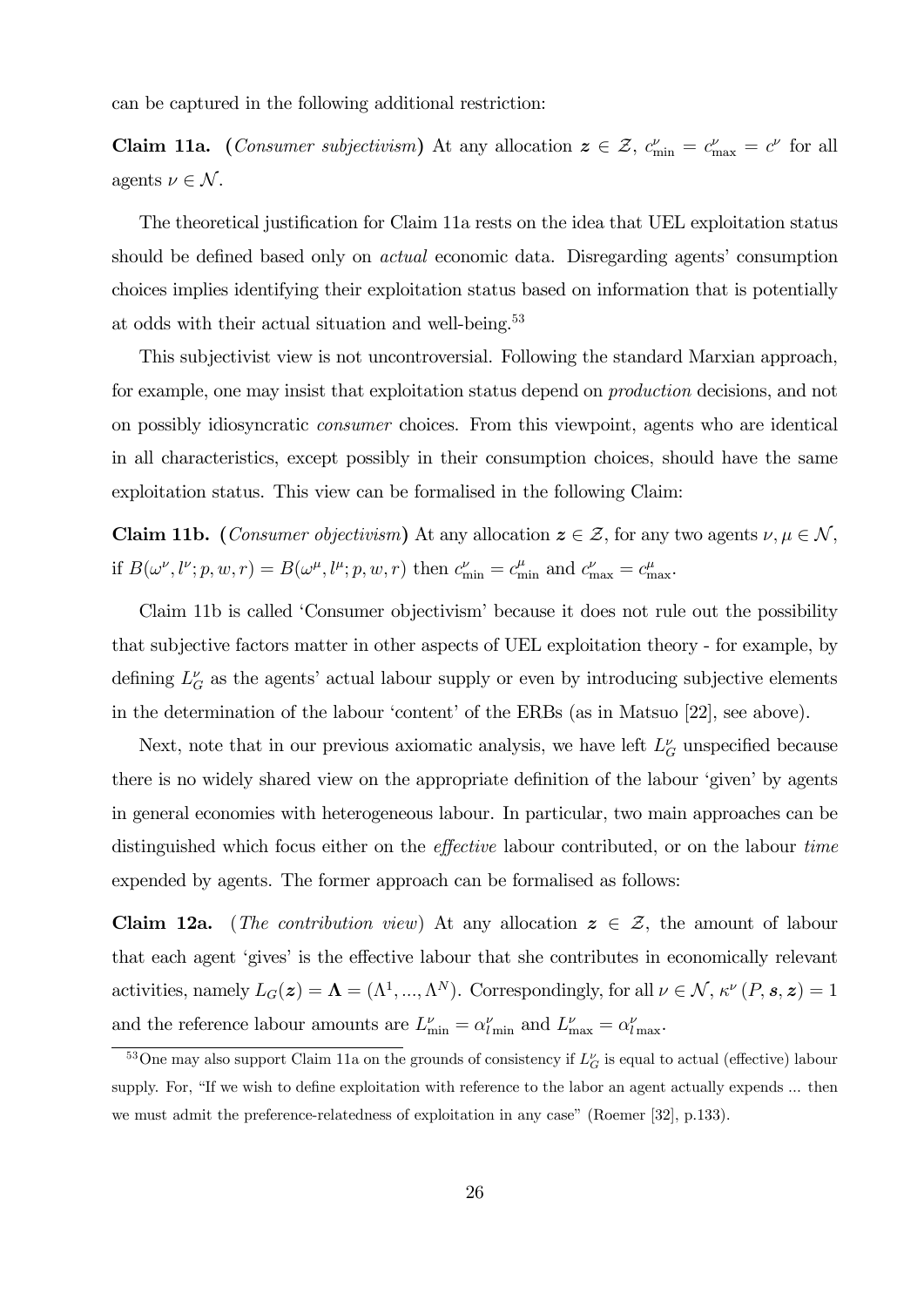By Claim 12a, both labour 'given' and labour 'received' are measured in terms of effective labour. This is the natural extension of all of the classic definitions of exploitation in the Okishio-Morishima-Roemer tradition, as noted in section 5 above, and it is the standard approach in the literature on exploitation in economies with heterogeneous labour (see, e.g., Krause [20]; Duménil et al [7]). Moreover, the 'contribution view' incorporates an important normative intuition: an efficient and UEL exploitation-free allocation coincides with the proportional solution, a well-known fair allocation rule whereby every agent's income is proportional to her contribution to the economy (Roemer and Silvestre [37]). Proportionality is a strongly justified normative principle, whose philosophical foundations can be traced back to Aristotle (Maniquet [21]), and it can be justified in terms of the Kantian categorical imperative (Roemer [36]).<sup>54</sup>

Alternatively, one may argue that UEL exploitation theory captures some inequalities in the distribution of material well-being and free hours that are - at least prima facie of normative relevance (Fleurbaey  $[13, 14]$ ).<sup>55</sup> For example, they may be deemed relevant because material well-being and free hours are two key determinants of individual well-being freedom (Rawls [27]; Sen [41]). But they are also relevant in approaches that link exploitation and the Marxian notion of alienation in production (Buchanan [2]). From this perspective, the key variable of normative interest is labour  $time$ <sup>56</sup>

**Claim 12b.** (*The well-being view*) At any allocation  $z \in \mathcal{Z}$ , the amount of labour that each agent 'gives' is the labour time that she spends in economically relevant activities, namely  $L_G(z) = \lambda(z) = (\lambda^1, ..., \lambda^N)$ . Correspondingly, the reference labour amounts for each agent  $\nu \in \mathcal{N}$  are  $L_{\min}^{\nu} = \kappa^{\nu} (P, \mathbf{s}, \mathbf{z}) \cdot \alpha_{l \min}^{\nu}$  and  $L_{\max}^{\nu} = \kappa^{\nu} (P, \mathbf{s}, \mathbf{z}) \cdot \alpha_{l \max}^{\nu}$ .

In Claim 12b, the positive linear transformations  $(\kappa^{\nu})_{\nu \in \mathcal{N}}$  are necessary to transform units of effective labour into labour time, and are left undefined as there are in principle various theoretically relevant specifications. For example, suppose that  $L_R(z)$  is assumed to capture

<sup>&</sup>lt;sup>54</sup>The contribution principle ('To each according to his contribution') is also one of the principles of justice analysed by Marx in the Critique of the Gotha programme (Husami [19]; Miller [23]; Cohen [4]; Warren [49]).

<sup>55</sup>Cohen ([4], p.203) aptly refers to differences in the "leisure-and-income sets" available to agents. Roemer ([32], p.75 and passim) talks about the "exploitation-welfare criterion".

 $56$ Claim 12b holds also in the approach proposed by Arneson ([1], pp.212-3) whereby exploitative relations violate the principle that "Those who make equal productive sacrifices are equally deserving of economic remuneration". Desert is measured against the time (and effort) spent in production, while discounting natural abilities and skills as morally arbitrary. See also Elster ([8], p.202) and Reiman ([29], pp.9ff).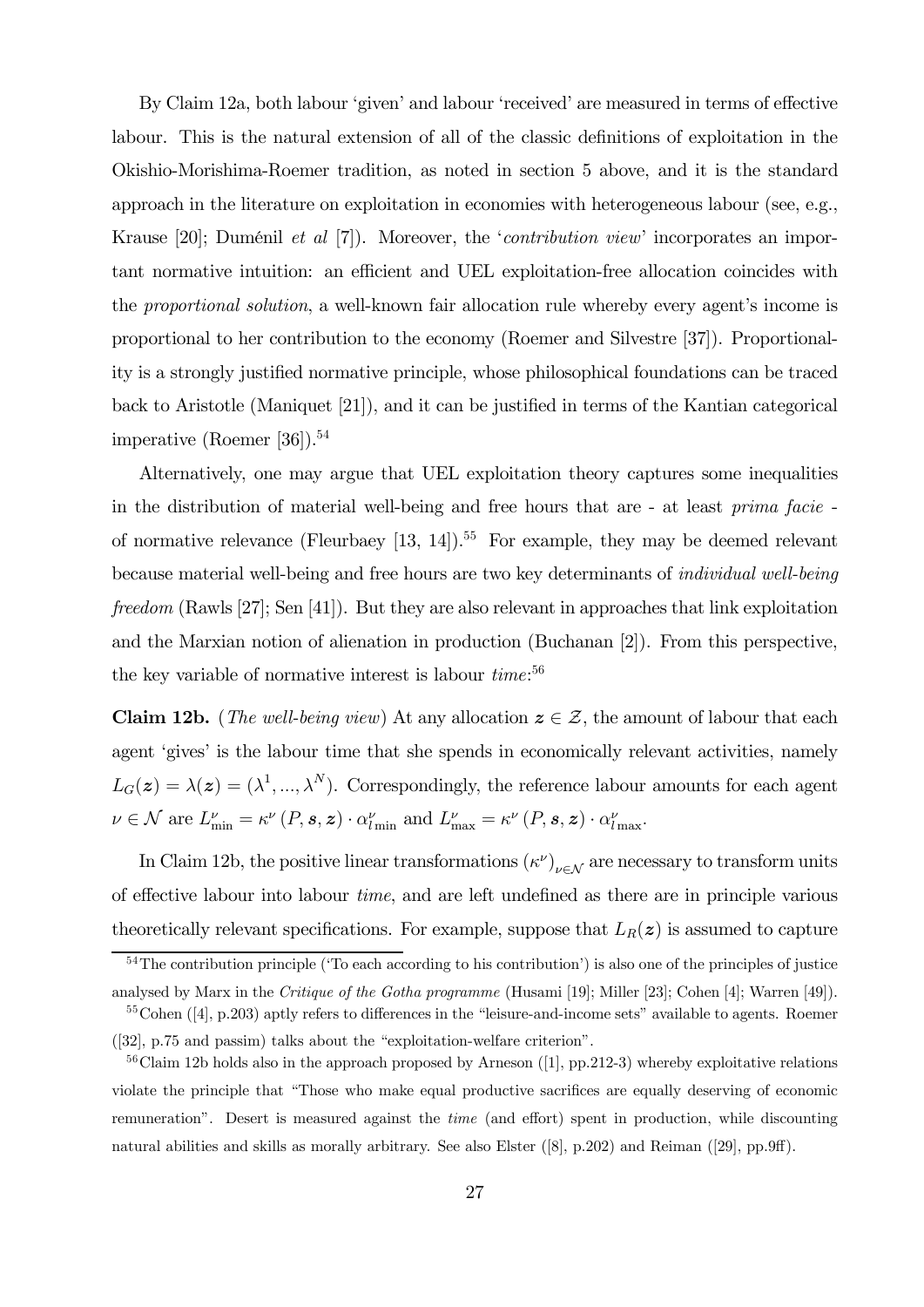the distribution of social labour and let  $\alpha^{c_{\min}^{\nu}} \in \phi(c_{\min}^{\nu})$  and  $\alpha^{c_{\max}^{\nu}} \in \phi(c_{\max}^{\nu})$  be the outcomes of social production activity. Then, for all  $\nu \in \mathcal{N}$ , it seems natural to define  $\kappa^{\nu}(P, s, z)$  as the average skill level at allocation  $\mathbf{z}$ :  $\kappa^{\nu}(P, \mathbf{s}, \mathbf{z}) \equiv \kappa(\mathbf{s}, \mathbf{z}) \equiv \frac{\sum_{\nu \in \mathcal{N}} \lambda^{\nu}}{\sum_{\nu \in \mathcal{N}} s^{\nu} \lambda^{\nu}}$ . Alternatively, one may argue that  $L_R(z)$  should be equal to the labour time that would be necessary for each agent to produce the ERBs *autarkically*. In this case, one should set  $\kappa^{\nu}(P, s, z) \equiv \frac{1}{s^{\nu}}$ , for all  $\nu \in \mathcal{N}$ .

In economies with homogeneous labour, the contribution view and the well-being view coincide but this is not generally true, and different approaches will have rather different normative and positive implications. As the previous discussion shows, our analysis provides the formal and conceptual framework to rigorously examine these differences.

### 7 Conclusions

This paper has laid out the foundations of UEL exploitation theory by rigorously formulating and examining the intuitions common to all approaches. We have first identified the basic conceptual structure of UEL theory, including the notions of exploitation reference bundles and the labour associated with them. Then, we have formulated its core intuitions as a series of formally weak and theoretically robust Claims, collected in axiom LE. We have shown that our analysis is descriptively accurate: all of the main approaches indeed satisfy axiom LE (and therefore Claims 1-9). Finally, we have shown that our analysis, and in particular the domain axiom LE, provides the framework to analyse various normatively relevant issues, and can shed light on the differences between UEL exploitation theory and other approaches, as well as on the differences between alternative UEL definitions.

To be sure, this descriptive exercise does not provide an answer to the issue of the normative relevance of UEL exploitation theory, or a justification for the focus on labour as the variable of normative concern. Nonetheless, a clear statement of the foundations of UEL theory represents a fundamental step to tackle these issues. Indeed, this paper provides a novel, rigorous axiomatic framework in which to address them and to identify an appropriate definition of exploitation starting from first principles. For, if LE defines the domain of admissible UEL exploitation forms, then one may try to identify the normatively relevant properties that a definition should satisfy and that perhaps uniquely characterise one definition within the admissible set. From this perspective, some central insights of exploitation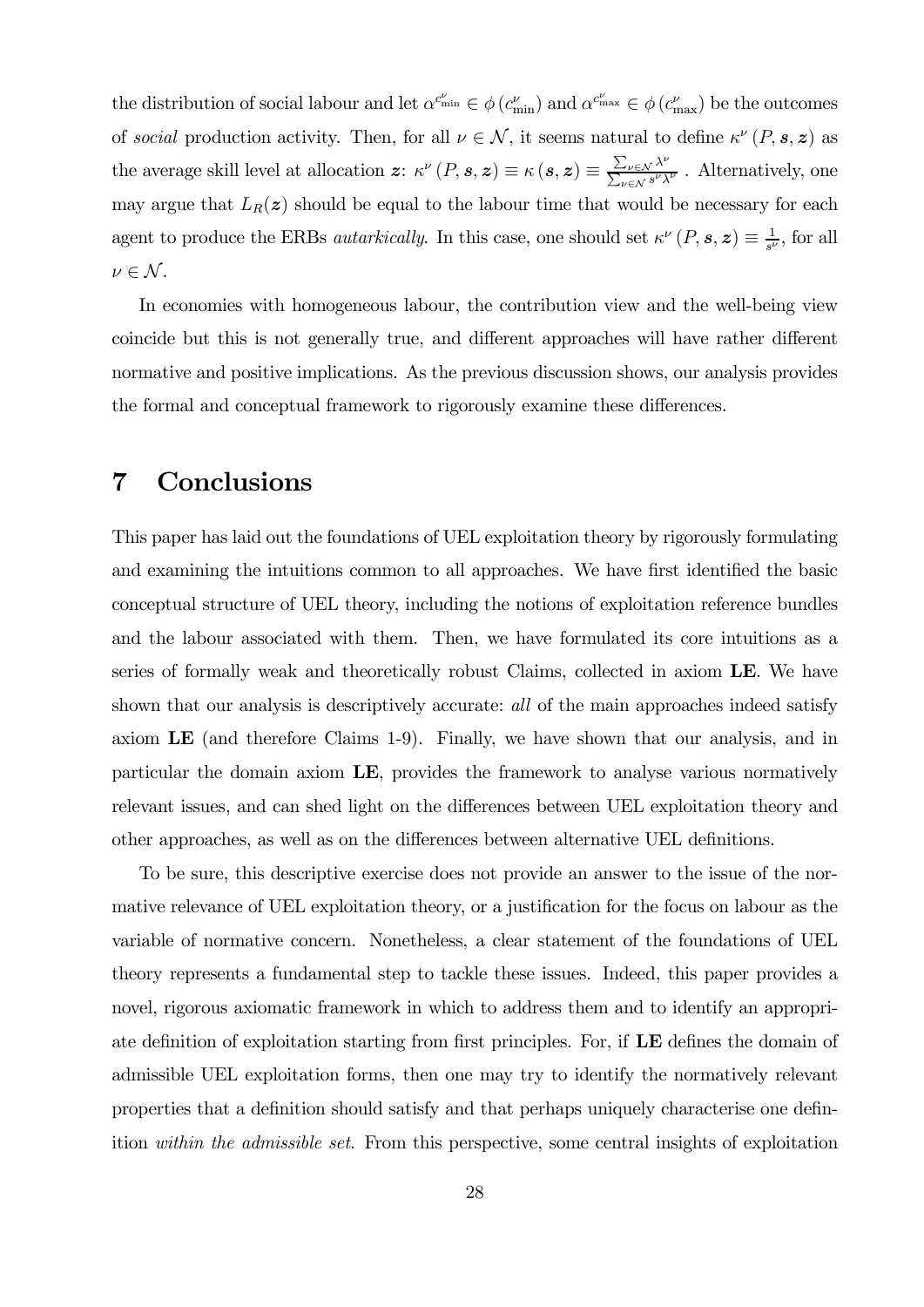theory, such as the existence of a relation between class and exploitation status (Roemer's [32] celebrated Class-Exploitation Correspondence Principle) or the correspondence between positive profits and the exploitation of at least the poorest segments of the working class (see, for example, the Profit-Exploitation Correspondence Principle recently proposed by Veneziani and Yoshihara [47, 46]) may be reformulated as axiomatic requirements.

To be sure, both the equivalence between positive profits and the existence of exploitation, and the correspondence between class and exploitation status have usually been considered as theoretical *results*, which hold under some conditions but not others.<sup>57</sup> Nonetheless their central relevance in UEL exploitation theory is such that their epistemological status is as postulates: they are properties that any UEL definition should satisfy and alternative definitions have often been proposed and compared in the literature based on whether they preserve them (see, for example, Roemer [32], pp.148-153).

Similarly, one may argue that an appropriate definition of exploitation should rule out the possibility that at a given allocation all agents be exploiters or exploited (as noted in section 5 above, LE allows for this possibility). One way to do so is by explicitly formalising the crucial relational aspect inherent in exploitative relations, such that if an agent is exploited, she must be exploited by someone, and vice versa if an exploiter exists, she must be exploiting someone, as suggested by Yoshihara and Veneziani [54]:

Relational Exploitation (RE): At any equilibrium allocation  $z \in \mathcal{Z}$ , the two subsets  $\mathcal{N}^{ter}$  and  $\mathcal{N}^{ted}$  are such that  $\mathcal{N}^{ter} \neq \emptyset$  if and only if  $\mathcal{N}^{ted} \neq \emptyset$ .

Within the domain identified by **LE**, are there any definitions that capture important normative intuitions of UEL exploitation theory, such as the correspondence between class and exploitation status, the relation between exploitation and profits, and RE? If not, and an impossibility result followed from the imposition of these properties, this would arguably raise serious questions about some of the key intuitions of UEL theory, or indeed about the viability of the UEL approach itself.58

Some preliminary results by Yoshihara and Veneziani [54, 52, 47, 46] suggest that the set of definitions that satisfy LE and these additional properties is actually non-empty and,

 $57$ As in the classic literature on the so-called *Fundamental Marxian Theorem.* See, among the many others,

Morishima [25]; Roemer [31]; Krause [20], Fleurbaey [13]; Flaschel [11, 12]; Yoshihara [53].

 $58$  For the opposite view, and a rejection of the intuition behind **RE**, see Roemer ([32], chapter 4).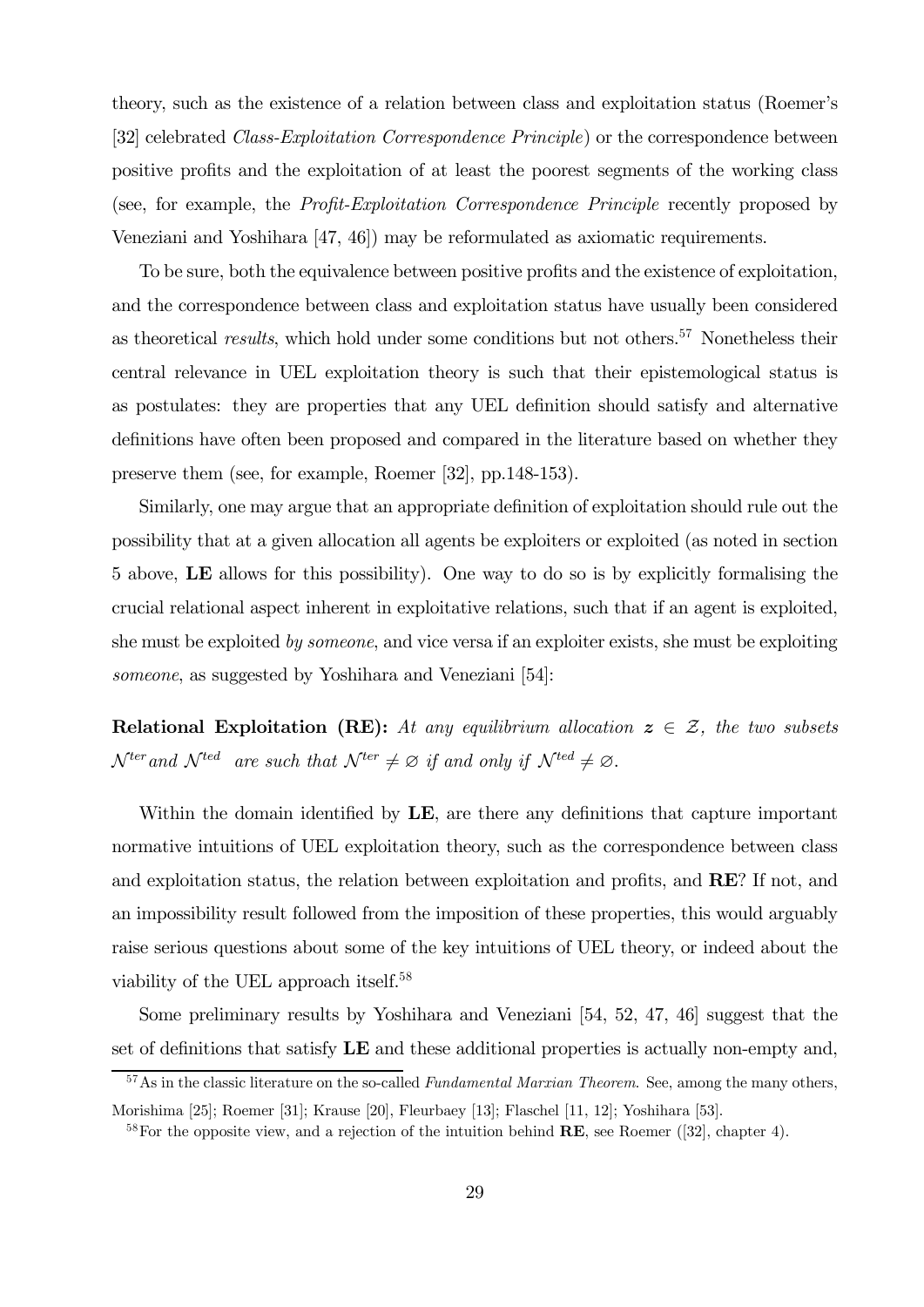among all of the main approaches, the only one satisfying all properties is Definition 4: if either Definition 1 or Definition 2 is adopted, there are allocations in which RE is violated and all agents are exploited; and there are allocations in which profits are positive but no propertyless worker is exploited.

Although these results are preliminary and hold in specific economic settings, they do suggest that the axiomatic road investigated in this paper is both insightful and promising.

### References

- [1] Arneson, R.J., 1981. What's Wrong with exploitation? Ethics 91, 202-227.
- [2] Buchanan, A.E., 1982. Marx and Justice. Rowman and Littlefield, Totowa.
- [3] Cohen, G.A., 1979. The Labor Theory of Value and the Concept of Exploitation. Philosophy & Public Affairs 8, 338-360.
- [4] Cohen, G.A., 1995. Self-Ownership, Freedom and Equality. Cambridge University Press, Cambridge.
- [5] Desai, M., 1979. Marxian Economics. Rowman and Littlefield, Totowa.
- [6] Duménil, G., 1980. De la Valeur aux Prix de Production. Economica, Paris.
- [7] Duménil, G., Foley, D.K., Lévy, D., 2009. A Note on the Formal Treatment of Exploitation in a Model with Heterogeneous Labor. Metroeconomica 60, 560-567.
- [8] Elster, J., 1985. Making Sense of Marx. Cambridge University Press, Cambridge.
- [9] Elster, J., 1997. Exploitation, Freedom, and Justice. In: Nielsen, K., Ware, R., (eds.) Exploitation. Humanities press, New Jersey.
- [10] Emmanuel, A., 1972. Unequal Exchange. Monthly Review Press, New York.
- [11] Flaschel, P., 1983. Actual Labor Values in a General Model of Production. Econometrica 51, 435-454.
- [12] Flaschel, P., 2010. Topics in Classical Micro- and Macroeconomics. Springer, New York.
- [13] Fleurbaey, M., 1996. Théories Économiques de la Justice. Economica, Paris.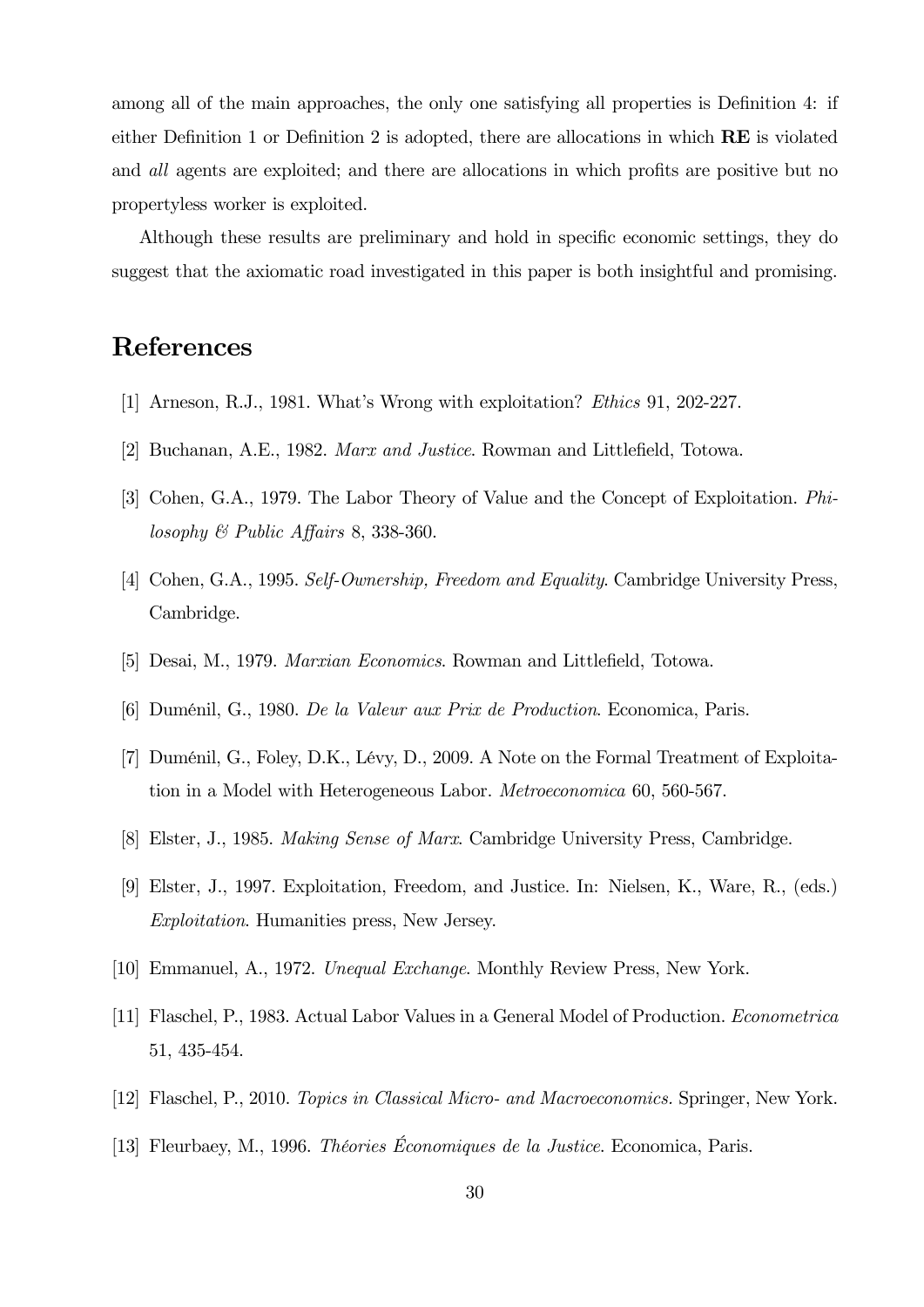- [14] Fleurbaey, M., 2014. The Facets of Exploitation. Journal of Theoretical Politics 26, 653-676.
- [15] Foley, D.K., 1982. The Value of Money, the Value of labour Power, and the Marxian Transformation Problem. Review of Radical Political Economics 14, 37-47.
- [16] Goodin, R., 1987. Exploiting a situation and exploiting a person. In: Reeve, A. (ed.) Modern theories of exploitation. Sage, London.
- [17] Holländer, H., 1982. Class Antagonism, Exploitation and the Labour Theory of Value. Economic Journal 92, 868-885.
- [18] Holmstrom, N., 1977. Exploitation. Canadian Journal of Philosophy 7, 353-369.
- [19] Husami, Z.I., 1978. Marx on Distributive Justice. Philosophy & Public Affairs 1, 27-64.
- [20] Krause, U., 1982. Heterogeneous Labour and the Fundamental Marxian Theorem. Review of Economic Studies 48, 173-178.
- [21] Maniquet, F., 2002. A study of proportionality and robustness in economies with a commonly owned technology. Review of Economic Design 7, 1-15.
- [22] Matsuo, T., 2008. Profit, Surplus Product, Exploitation and Less than Maximized Utility. Metroeconomica 59, 249-265.
- [23] Miller, D., 1990. Market, State and Community. Oxford University Press, Oxford.
- [24] Morishima, M., 1973. Marx's economics. Cambridge University Press, Cambridge.
- [25] Morishima, M., 1974. Marx in the Light of Modern Economic Theory. Econometrica 42, 611-632.
- [26] Morishima, M., Catephores, G., 1978. Value, Exploitation and Growth. McGraw Hill, London.
- [27] Rawls, J., 1971. A Theory of Justice. Harvard University Press, Cambridge, MA.
- [28] Reiff, M.R., 2013. Exploitation and Economic Justice in the Liberal Capitalist State. Oxford University Press, Oxford.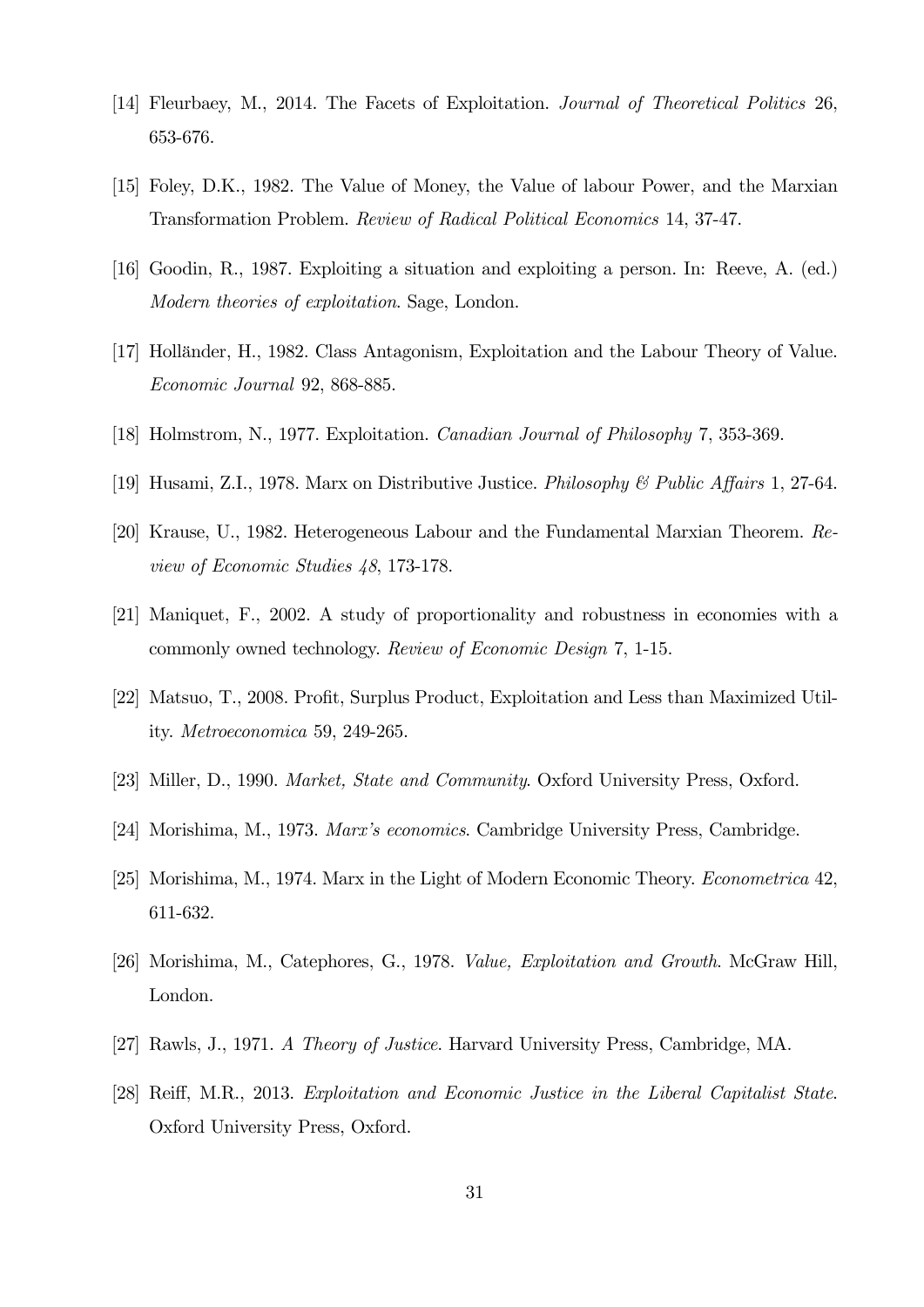- [29] Reiman, J., 1987. Exploitation, Force and the Moral Assessment of Capitalism: Thoughts on Roemer and Cohen. *Philosophy & Public Affairs* 16, 3-41.
- [30] Robinson, J., 1933. Economics of Imperfect Competition. London, Macmillan.
- [31] Roemer, J.E., 1981. Analytical foundations of Marxian economic theory. Harvard University Press, Cambridge, MA.
- [32] Roemer, J.E., 1982. A General Theory of Exploitation and Class. Harvard University Press, Cambridge, MA.
- [33] Roemer, J.E., 1982. Property relations vs. in Marxian exploitation. Philosophy & Public Affairs 11, 281-313.
- [34] Roemer, J.E., 1985. Should Marxists be interested in exploitation? Philosophy & Public Affairs 14, 30-65.
- [35] Roemer, J.E., 1989. What is exploitation? Reply to Jeffrey Reiman. Philosophy & Public Affairs 18, 90-97.
- [36] Roemer, J.E., 2010. Kantian equilibrium. Scandinavian Journal of Economics 112, 1-24.
- [37] Roemer, J.E., Silvestre, J.E., 1993. The proportional solution for economies with both private and public ownership. Journal of Economic Theory 59, 426-444.
- [38] Sample, R., 2003. Exploitation: What it is and why it's wrong. Rowman and Littlefield, Boulder.
- [39] Schweickart, D., 1991. The Politics and Morality of Unequal Exchange. Economics and Philosophy 7, 13-36.
- [40] Sen, A.K., 1978. On the labour theory of value: some methodological issues. Cambridge Journal of Economics 2, 175-190.
- [41] Sen, A.K., 1985. Commodities and Capabilities. North-Holland, Amsterdam.
- [42] Steedman, I., 1977. Marx after Sraffa. New Left Books, London.
- [43] Steiner, H., 1984. A liberal theory of exploitation. Ethics 94, 225-241.